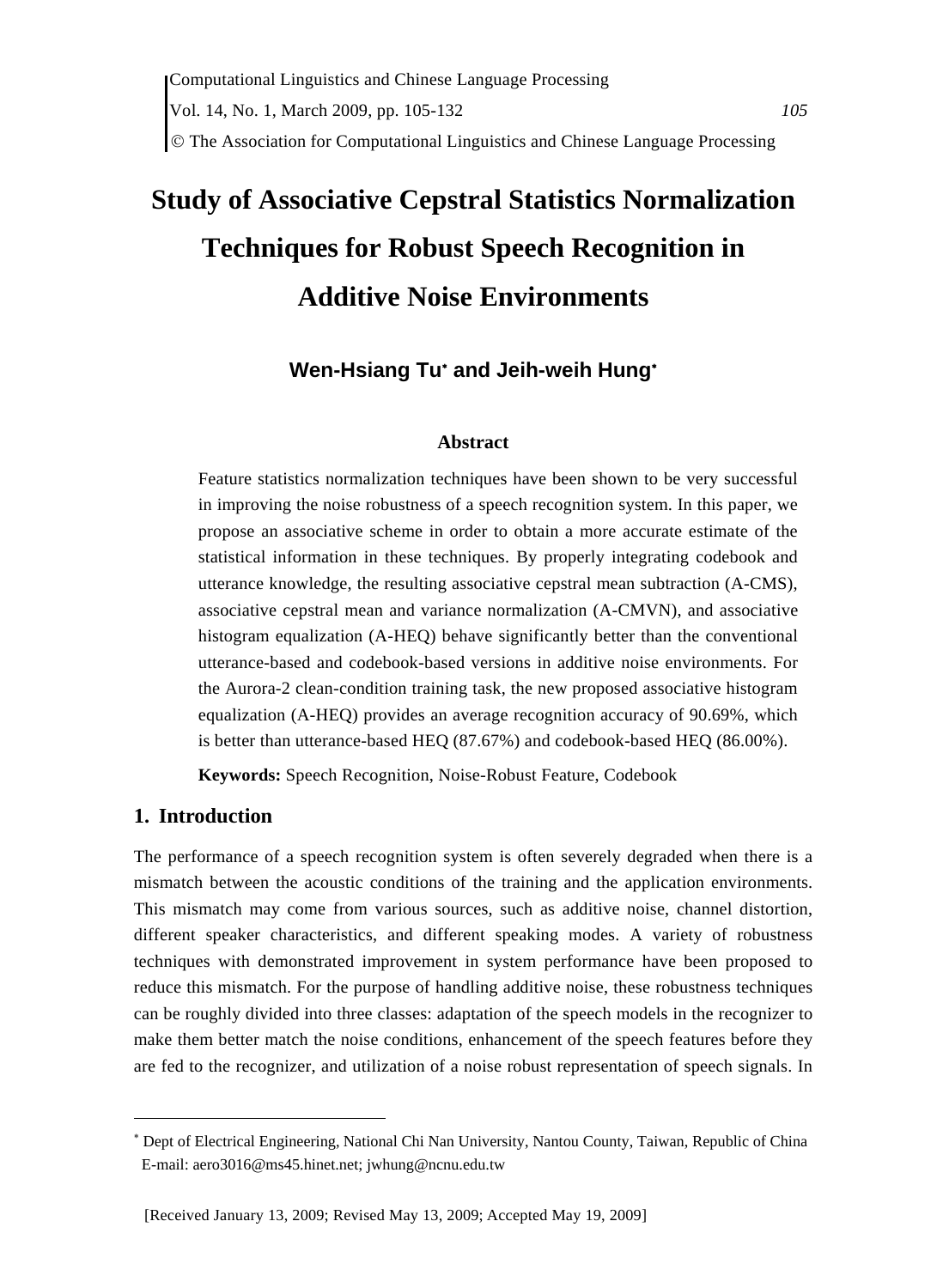the first class of approaches, compensation is performed on the pre-trained recognition model parameters so that the modified recognition models can more effectively classify the mismatched testing speech features collected in the application environment. Typical examples of this class include the well-known noise masking (Holmes & Sedgwick, 1986; Klatt, 1979; Nadas, Nahamoo, & Picheny, 1988), speech and noise decomposition (SND) (Varga & Moore, 1990), hypothesized Wiener filtering (Berstein & Shallom, 1991; Beattie & Young, 1992), vector Taylor series (VTS) (Acero, Deng, Kristjansson, & Zhang, 2000), maximum likelihood linear regression (MLLR) (Leggester & Woodland, 1995), model-based stochastic matching (Sankar & Lee, 1996; Lee, 1998), statistical re-estimation (STAR) (Moreno, Raj, & Stem, 1996), and parallel model combination (PMC) (Gales & Young, 1993; 1995a; 1995b). In the second class of approaches, the obtained testing speech features are modified in order to fit the acoustic conditions of pre-trained recognition models more compatibly. Examples of this class include the well-known spectral subtraction (SS) (Boll, 1979), codeword-dependent cepstral normalization (CDCN) (Acero, 1990), feature-based stochastic matching (Sankar & Lee, 1996; Lee, 1998), vector Taylor series (Segura, Benitez, de la Torre, Dupont, & Rubio, 2002; Moreno, Raj, & Stem, 1998), multivariate Gaussian-based cepstral normalization (RATZ) (Moreno, Raj, & Stem, 1996), and stereo-based piecewise linear compensation for environments (SPLICE) (Deng, Acero, Jiang, Droppo, & Huang, 2001; Droppo, Deng, & Acero, 2001). In the third class of approaches, a special robust speech feature representation is developed to reduce the sensitivity to various acoustic conditions; one way to develop this new feature representation is to normalize the statistics of the original speech features in both training and testing conditions in order to reduce the mismatch caused by noise. These feature statistics normalization techniques include cepstral mean subtraction (CMS) (Atal, 1974), cepstral mean and variance normalization (CMVN) (Tibrewala & Hermansky, 1997), cepstral gain normalization (CGN) (Yoshizawa, Hayasaka, Wada, & Miyanaga, 2004), histogram equalization (HEQ) (Hilger & Ney, 2006), higher-order cepstral moment normalization (HOCMN) (Hsu & Lee, 2004), cepstral shape normalization (CSN) (Du & Wang, 2008) *etc*. A common advantage of these methods is simplicity of implementation, since all of them focus on the front-end speech feature processing without the need of changing the back-end model training and recognition schemes. Regardless of the simplicity, these methods usually improve the recognition performance significantly under a noise-corrupted application environment.

A key process for most of the above normalization methods is to estimate the statistical information of speech features. For example, the first-order moment (mean), the first and second-order moments (mean and variance), and the probability distribution of features are required for CMS, CMVN, and HEQ, respectively. In most cases, the required statistical information is directly evaluated from the entire frame set of an utterance. Although simple in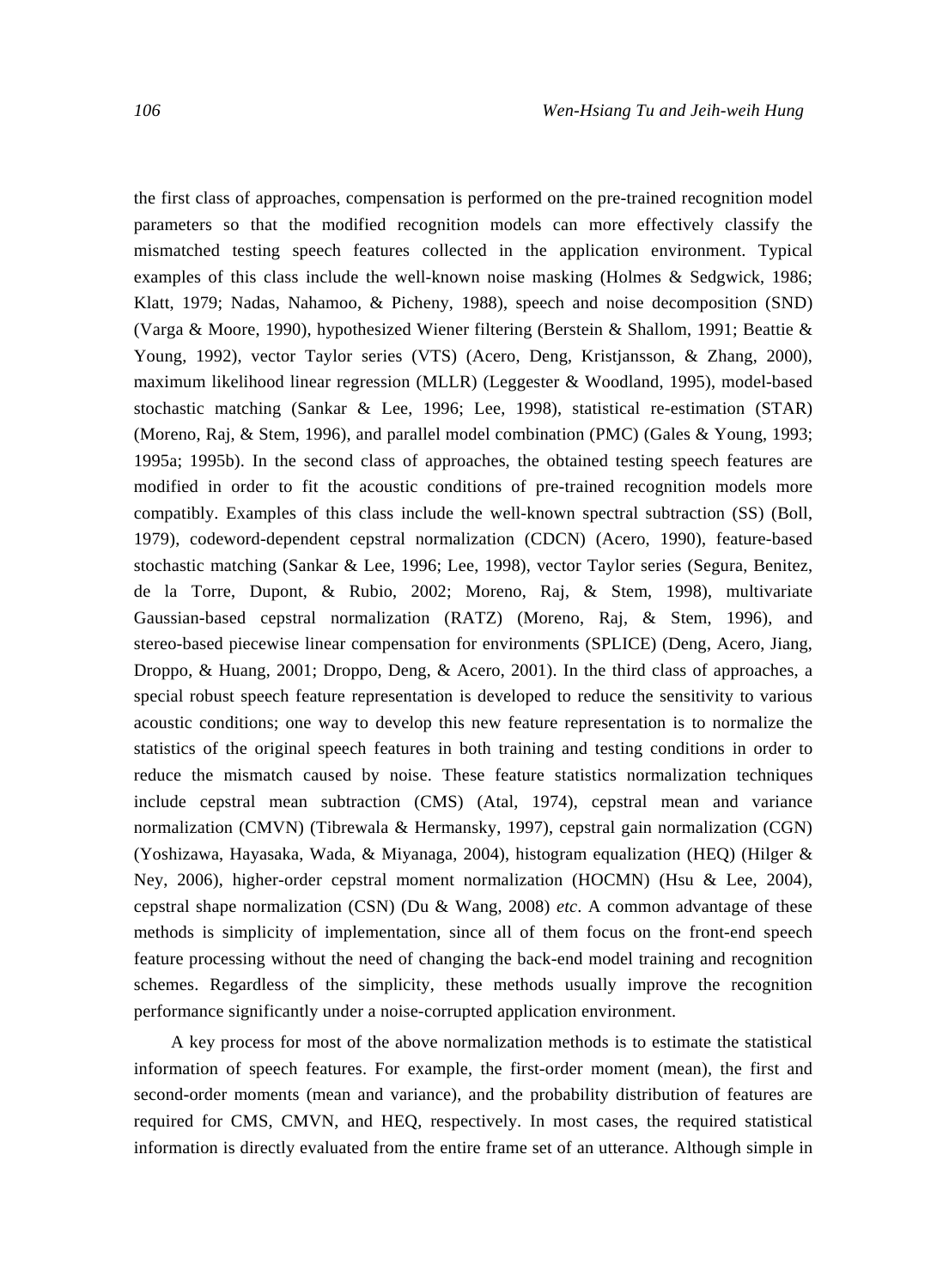implementation, the resulting utterance-based methods likely have some inherent drawbacks. First, they cannot be realized in an on-line manner since the computation and normalization of the statistics cannot be performed until the last frame of an utterance is received. Second, the number of frames in an utterance influences the accuracy of the obtained statistics. Third, since the length, or the number of different acoustic units, may vary from utterance to utterance, the normalized features of the same acoustic unit in an utterance may differ from those in another utterance.

In our previous works (Hung, 2006; 2008), we proposed that the statistics of features be evaluated based on two codebooks, named "pseudo stereo codebooks". Construction of the codebook of clean speech cepstra can occur off-line and prior to recognition. The codebook of noise-corrupted speech cepstra for each testing utterance is constructed by properly integrating the clean-speech codebook and the noise estimates, which often can be extracted from the first several frames of the utterance. The resulting codebook-based methods are expected to obtain more accurate estimate of feature statistics, and they can be implemented in an almost on-line manner. In (Hung, 2008), we have shown that codebook-based CMS and CMVN outperform conventional utterance-based ones in recognition accuracy for additive noise environments.

The original procedures in constructing the codebooks in (Hung, 2008), however, are somewhat simple, which possibly results in a less accurate estimate of the statistics for speech features. First of all, the clean speech codebook is built with all the feature vectors in the clean speech utterances for training. Since these utterances may contain quite long non-speech (silence) segments, it is likely that numerous codewords in the codebook just correspond to these non-speech parts. Second, the feature statistics are estimated by *uniformly* averaging the codewords, which ignores the relative significance of each codeword. Finally, the noise information only depends on the leading frames of an utterance, which may make the noise-corrupted speech codebook less accurate. This problem will be worse if the noise is non-stationary. Although updating the noise estimate within an utterance based on a voice activity detection (VAD) process can alleviate this problem, it will substantially increase the implementation complexity.

Based on the above observations, in this paper, we propose to improve the accuracy of the feature statistics estimation in two aspects. First, the procedures of creating the pseudo stereo codebooks are modified so that they are more representative of the speech features. The resulting advanced pseudo stereo codebooks are shown to be more effective in the codebook-based methods than the original ones. Second, the information from both the codebook and the frames of the processed utterance are integrated, so that more accurate statistics of the features can be obtained in order to further enhance the feature statistics normalization techniques. This idea is realized on three well-known approaches, CMS, CMVN, and HEQ. We will show that the resulting "associative" methods are superior to the original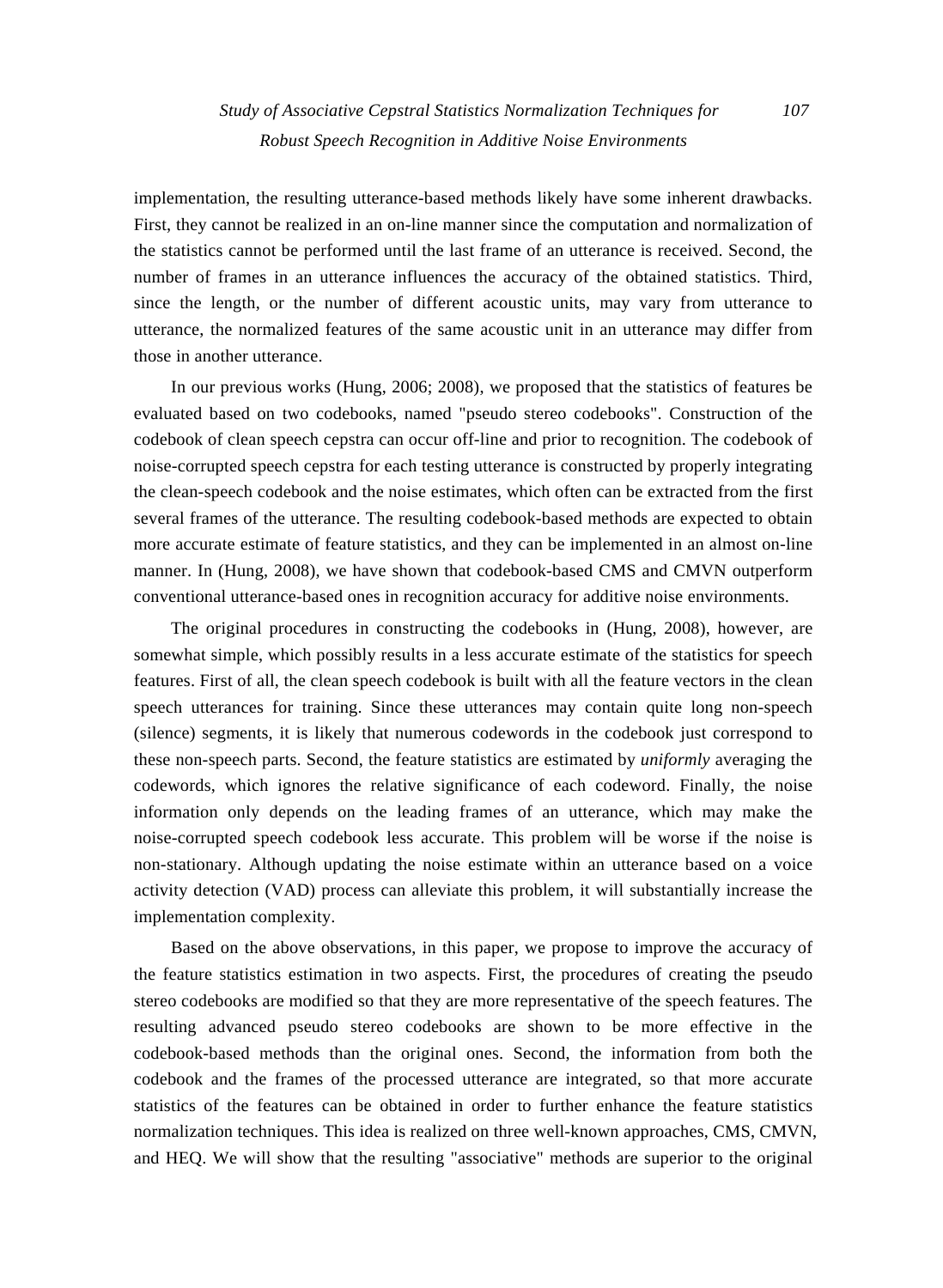utterance-based and codebook-based ones in the Aurora-2 clean-condition training task.

The remainder of the paper is organized as follows: Section 2 presents the construction of advanced pseudo stereo codebooks. Section 3 introduces our proposed associative cepstral normalization techniques. The experimental environment setup is described in Section 4, and the recognition results are given and discussed in Section 5. Finally, Section 6 contains brief conclusions.

## **2. The Construction of Advanced Pseudo Stereo Codebooks**

In this section, we introduce the approach to constructing the advanced pseudo stereo codebooks for clean training and noise-corrupted testing environments, respectively. The corresponding procedures are also shown in Figure 1. The basic idea of the process for constructing these codebooks is as follows: during the feature extraction processes, we find an intermediate feature domain in which the clean speech and noise are *linearly additive*  (assuming that the speech signal and noise are uncorrelated in the time domain). The clean speech codewords for the intermediate feature domain first are constructed then are linearly added to the noise estimates to compose the noise-corrupted speech codewords for that domain. Finally, they are transformed to the final feature domain following the remaining feature extraction processes. For the mel-frequency cepstral coefficients (MFCC), the intermediate feature mentioned above is the mel-spectrum, while for the other two types of speech features, linear prediction cepstral coefficients (LPCC) (Atal, 1974; Makhoul, 1975) and perceptual linear prediction cepstral coefficients (PLPCC) (Hermansky, 1990), both the auto-correlation coefficients and the magnitude spectrum can be selected as the intermediate feature. Therefore, the codebook construction process and the relating methods can be applied to MFCC, LPCC, and PLPCC.

For simplicity, the mel-frequency cepstral coefficients (MFCC) are used as the speech features here; thus, the two codebooks are just designed for MFCCs. Following the derivation processes of the MFCCs for a speech signal, the speech portions of all clean speech utterances in the training database are converted into sequences of mel-spectral vectors, each consisting of the mel-filter bank outputs. These vectors are then used to construct a set of *R* codewords together with their weights by vector quantization (VQ), denoted as:

$$
\left\{\tilde{\mathbf{x}}[r], w_r; 1 \le r \le R\right\},\tag{1}
$$

where  $\tilde{\mathbf{x}}[r]$  and  $w_r$  represent the  $r^{\text{th}}$  codeword and its corresponding weight, respectively. Each weight *w<sub>r</sub>* represents the relative cluster size in VQ classification. These mel-spectral codewords are then transformed into the cepstral domain as follows:

$$
\mathbf{x}[r] = \mathbf{C} \log(\tilde{\mathbf{x}}[r]),\tag{2}
$$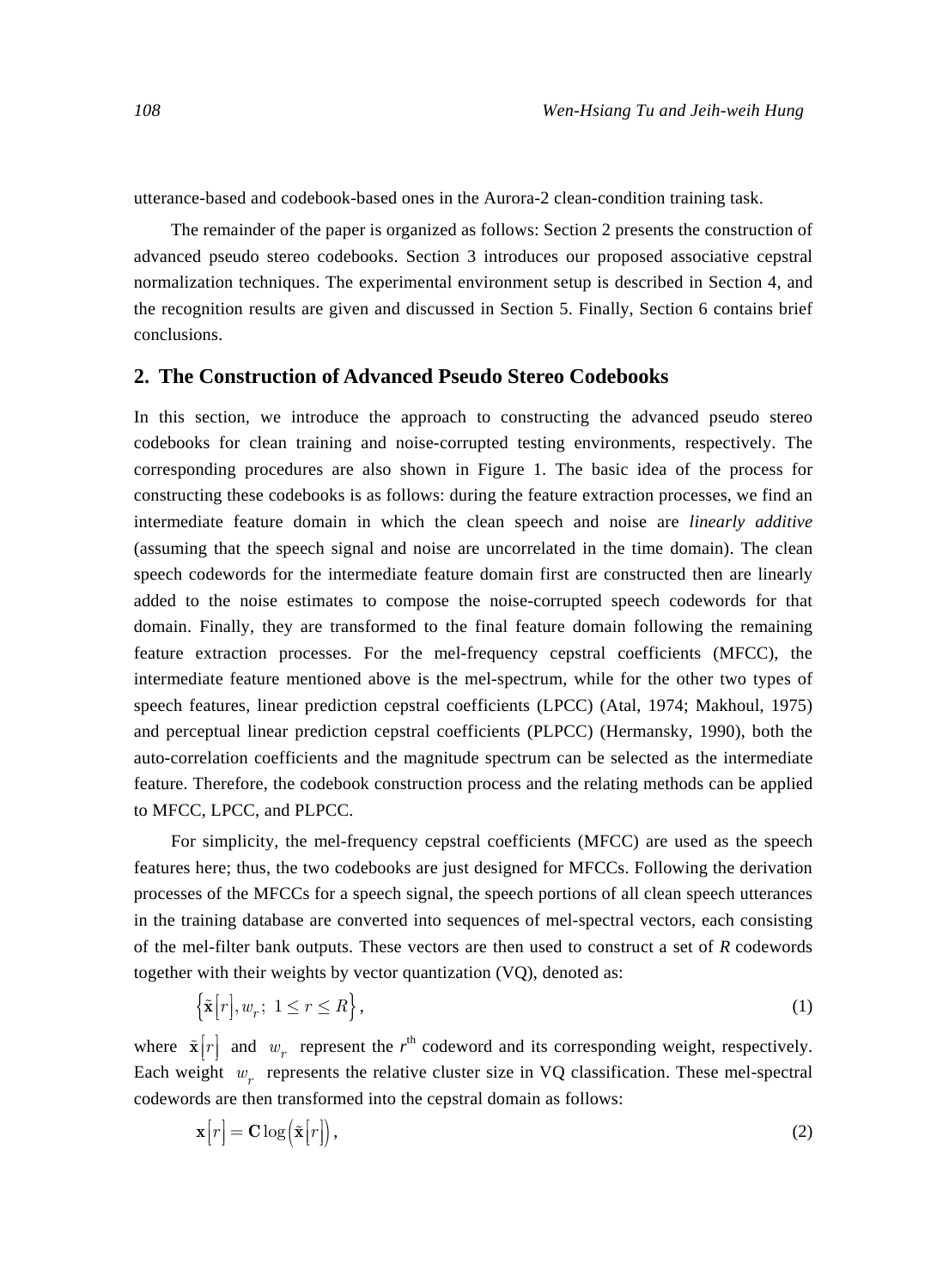where **C** is the discrete-cosine-transform (DCT) matrix. Thus, the set of codewords  $\{\tilde{\mathbf{x}}[r], w_r; 1 \leq r \leq R\}$  is the clean speech cepstral codebook. Note that we construct this cepstral codebook by transforming the mel-spectral codewords rather than by vector quantizing the cepstral features directly and that these mel-spectral codewords are preserved in order to construct the noise-corrupted speech codebook.



*Figure 1. The procedures of constructing advanced pseudo stereo codebooks.* 

For the noise-corrupted testing environment, since it is often difficult to obtain a set of reliable codewords completely based on a single testing utterance, we construct the "noise-corrupted speech" codebook with the help of the available "clean-speech" mel-spectral codewords. For a given noise-corrupted testing utterance, let the estimated mel-spectra of the noise be approximated as a set of vectors, which are denoted as  $\left\{ \tilde{n}[p];1\leq p\leq P\right\}$ , where ⎥ *P* is the number of noise vectors. Then, since the clean speech and noise are approximately additive in the mel-spectral domain, the mel-spectral codewords for the noise-corrupted utterance are obtained as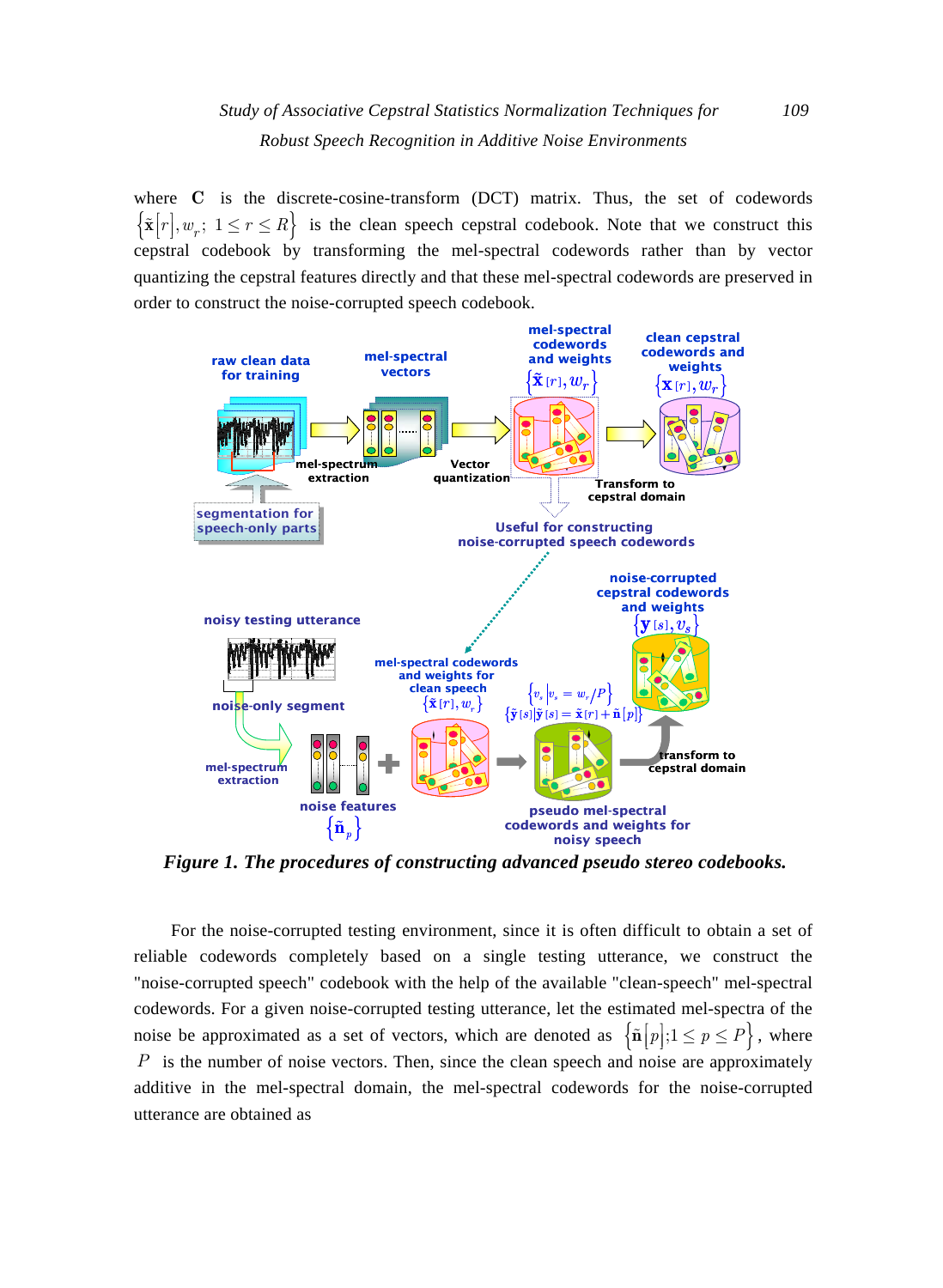$$
\tilde{\mathbf{y}}[s]\big|_{s=(r-1)P+p} = \tilde{\mathbf{x}}[r] + \tilde{\mathbf{n}}[p].
$$
\n(3)

and the weight for each  $\tilde{\mathbf{y}}[s]$  is approximated by

$$
v_s|_{s=(r-1)P+p} = w_r/P.
$$
\n(4)

Finally, we transform each  $\tilde{\mathbf{y}}[s]$  into the cepstral domain, as in Eq. (2):

$$
\mathbf{y}[s] = \mathbf{C} \log \left( \tilde{\mathbf{y}}[s] \right),\tag{5}
$$

where **C** is the discrete-cosine-transform (DCT) matrix. Thus,  $\{y[s], v_s; 1 \le s \le RP\}$  is the noise-corrupted speech cepstral codebook. From the above, the two sets of codewords,  ${x[r], w_r}$  and  ${y[s], v_s}$ , are viewed as the representatives for the clean training and noise-corrupted testing conditions, respectively, and they are named "pseudo stereo codebooks" here. The term "pseudo" indicates that the noise-corrupted speech codebook is *not* derived from the noise-corrupted speech directly, but is a fusion of the clean speech codebook and the noise estimates.

Here, the codebook construction scheme is different from that in (Hilger & Ney, 2006) in two points:

- 1. A speech/non-speech classification, or voice activity detection (VAD) procedure, is performed on each utterance in the clean training database, and then *only the speech portions* of these utterances are used to construct the clean-speech codewords. Thus, the resulting codewords will convey the speech characteristics better than those obtained in (Hilger & Ney, 2006). More precisely, for almost every utterance in the clean training set, there is a relatively long silent portion preceding and/or following the speech-containing portion. Therefore, if we create the codewords with utterances that are not VAD-processed, there may be a significant number of codewords that correspond to the silence, or the codewords corresponding to the silence may possess relatively high weight values, which will result in a less accurate estimate for the statistics of speech features. Furthermore, since the utterances to be VAD-processed here are clean from noise, the results of speech/non-speech classification are very accurate.
- 2. Second, the codeword weights,  $\{w_r\}$  and  $\{v_s\}$ , are additionally calculated. They represent the relative significance of each codeword; thus, the estimated statistics of the speech features based on the advanced codebooks are expected to be more accurate than those on the original ones in (Hung, 2008).

In the above codebook construction process, we only focus on the speech characteristics in an utterance for clean and noise-corrupted conditions, while the non-speech portions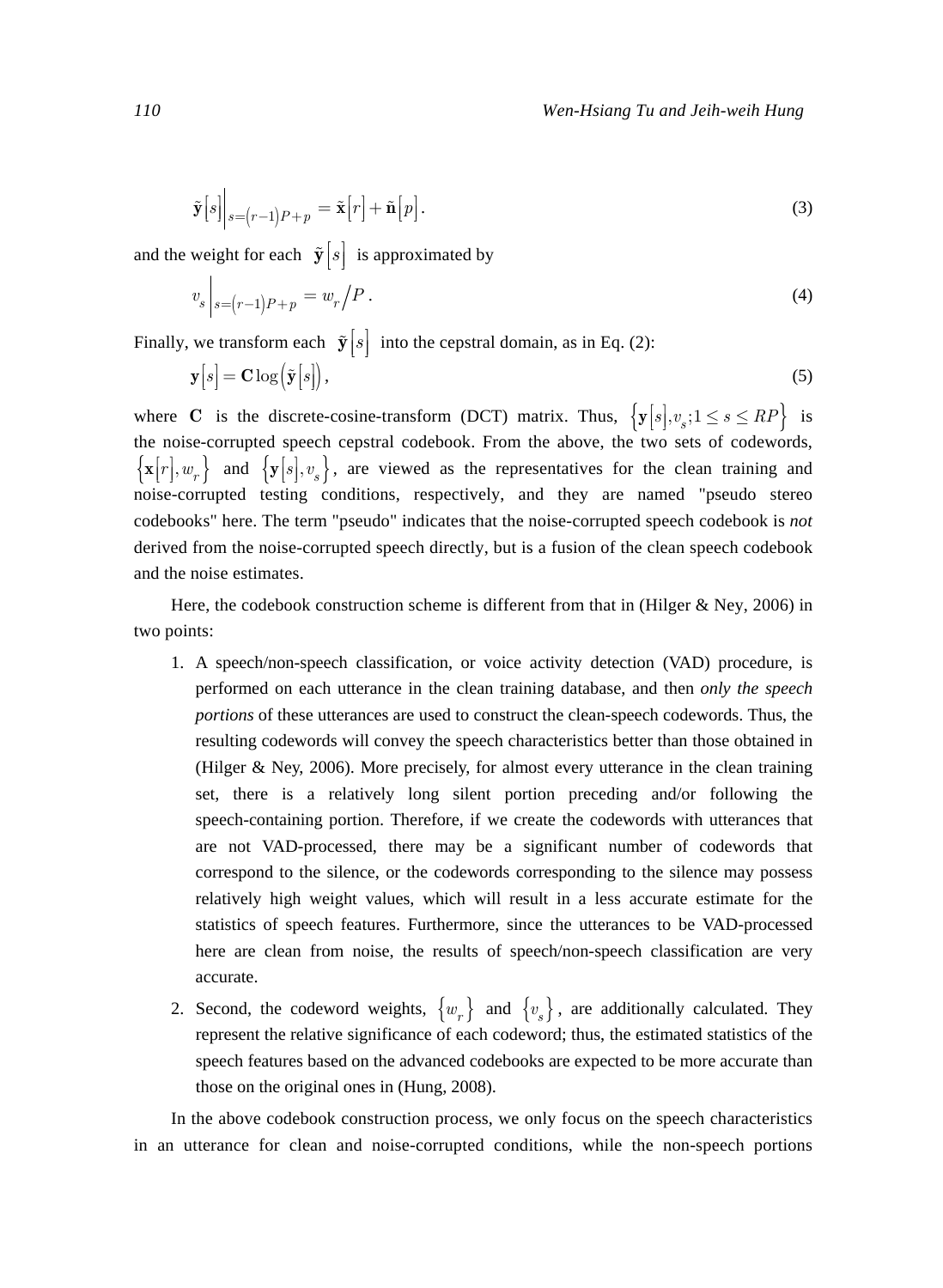(silence or noise-only regions) are not considered. In other words, a "non-speech" codebook is not constructed here. The main reason is simple: in the feature statistics normalization approaches, we often do not process the speech and non-speech frames separately in an utterance, but treat them in the same manner as the same estimated feature statistics. Although normalizing the speech and non-speech frames based on different feature statistics may bring better recognition performance, it requires a reliable voice activity detector (VAD) which classifies a frame as speech or non-speech accurately in both clean and noise-corrupted conditions. Nevertheless, in general, a VAD brings about higher mis-classification rates as the signal-to-noise ratio (SNR) gets worse in the noise-corrupted condition, thus possibly harming the performance of feature statistics normalization approaches.

With the help of the above advanced pseudo stereo codebooks, we can estimate the statistics and probability distribution functions for the features of both the clean and noise-corrupted speech. For example, given the time stream of the  $m<sup>th</sup>$  cepstral coefficients,  ${c_m[n]}$ , of *a clean utterance in the training set*, the  $k^{\text{th}}$  order moment and the probability distribution function of  $C_m$  are approximated by

$$
E\left\{\left(C_m\right)^k\right\} \approx \sum_{r=1}^R w_r \left(x_m \left[r\right]\right)^k, \quad k = 1, 2, 3, \cdots,\tag{6}
$$

and

$$
F_{C_m}(z) \triangleq P\left(C_m \leq z\right) \approx \sum_{r=1}^{R} w_r u\left(z - x_m\left[r\right]\right),\tag{7}
$$

respectively, where  $C_m$  denotes a random variable with the samples  ${c_m[n]}$ ,  $x_m[r]$  is the  $m<sup>th</sup>$  component of the clean speech codeword  $\mathbf{x}[r]$ , and  $u(.)$  is the unit step function, defined by

$$
u(\ell) = \begin{cases} 1 & \text{if } \ell \ge 0 \\ 0 & \text{if } \ell < 0 \end{cases} \tag{8}
$$

Similarly, if the time stream  ${c_m[n]}$  corresponds to *a noise-corrupted utterance in the testing set*, then the  $k^{\text{th}}$  order moment and the probability distribution function of  $C_m$  are approximated by:

$$
E\left\{\left(C_m\right)^k\right\} \approx \sum_{s=1}^{RP} v_s \left(y_m \left[s\right]\right)^k, \quad k = 1, 2, 3, \cdots,
$$
\n<sup>(9)</sup>

and

$$
F_{C_m}(z) \triangleq P\left(C_m \leq z\right) \approx \sum_{s=1}^{RP} v_s u\left(z - y_m\left[s\right]\right) \tag{10}
$$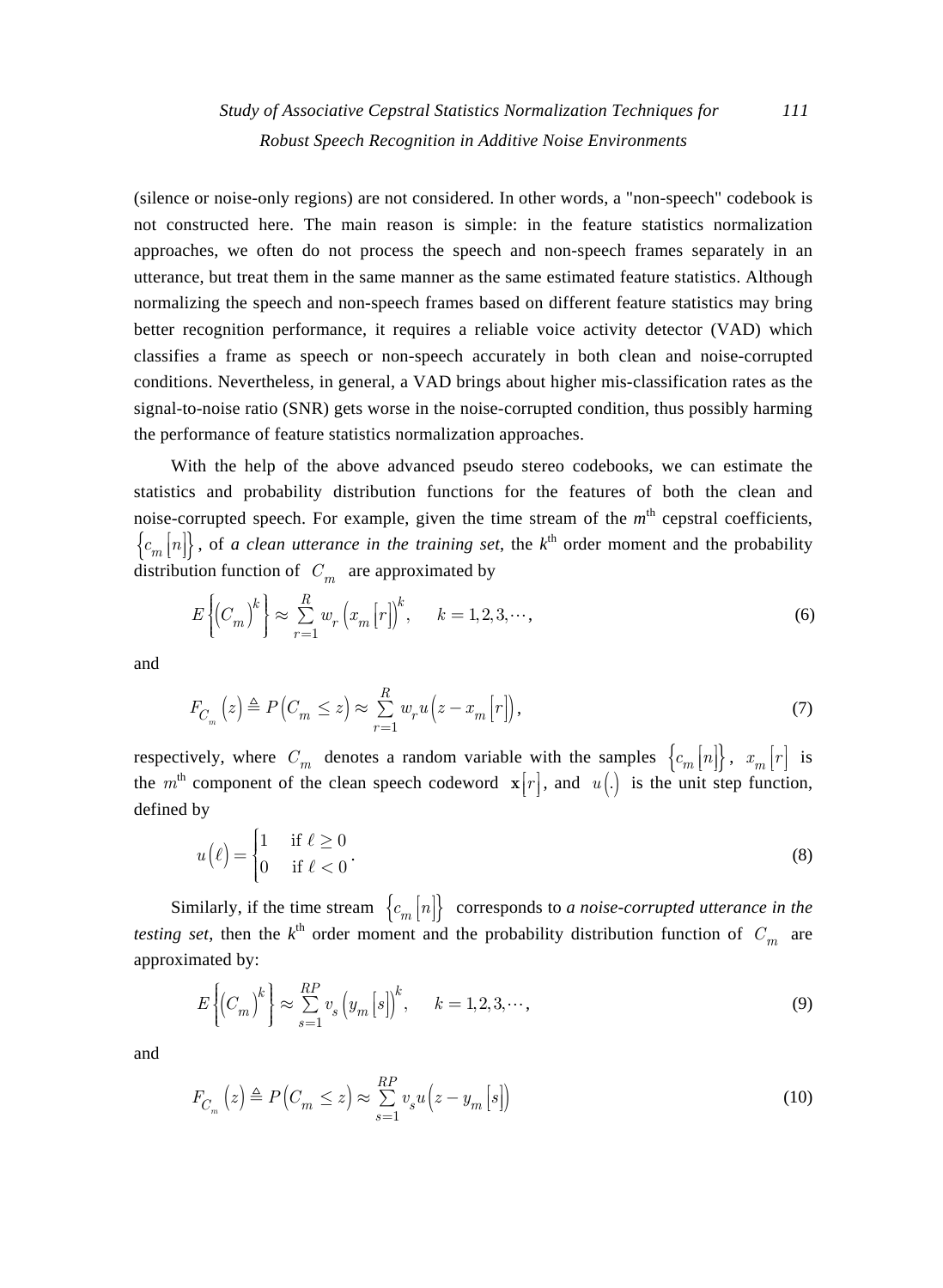respectively, where  $y_m[s]$  is the  $m^{\text{th}}$  component of the noise-corrupted speech codeword  $\mathbf{y}\Big[s\Big]\,.$ 

Based on these estimated statistics from the advanced codebooks, as in Eqs. (6), (7), (9), and (10), the codebook-based cepstral statistics normalization methods stated in (Hung, 2008) can be implemented. In Section 5, we will show that the advanced codebooks benefit the codebook-based CMS and CMVN in improving the recognition accuracy under noise-corrupted environments.

#### **3. Associative Cepstral Statistics Normalization Techniques**

The previous section introduces how to construct a better codebook set in order to enhance the corresponding codebook-based feature normalization methods. Updating the noise information in the noise-corrupted codebook, however, especially for a non-stationary noise environment, still makes the normalization method less efficient in computation. Besides, the codebook-based methods do not behave very well for some normalization methods, like HEQ, which will be shown in the subsequent sections. As a result, we attempt to incorporate the whole-utterance frames with the developed codebooks to evaluate the feature statistics, in the hope that the resulting feature statistics normalization techniques can bring better recognition accuracy. We realize our idea in the methods of CMS, CMVN, and HEQ, respectively, which is described in the following three subsections.

#### **3.1 Associative Cepstral Mean Subtraction**

Cepstral mean subtraction (CMS) (Atal, 1974) is a well-known speech feature processing technique. It was initially developed for eliminating the channel distortion in the features, but was found to be helpful as well in alleviating the effect of additive noise. In CMS, the original features are normalized to have zero mean. Briefly speaking, with the time-trajectory of the  $m<sup>th</sup>$  cepstral coefficients,  ${c_m[n]}$ , for an utterance as the input, the output of the CMS process is expressed as:

$$
\tilde{c}_m[n] = c_m[n] - \mu_m, \quad 1 \le n \le N \tag{11}
$$

where *N* is the number of frames in the utterance, and  $\mu_m$  is the mean (the first-order moment) of  $c_m[n]$ . Here, the parameter  $\mu_m$  is estimated by incorporating the codebooks,  ${x [r], w_r}$  and  ${y[s], v_s}$  , in Section 2 and the whole-utterance frames,  ${c_m n \brack m, 1 \le n \le N}$ . That is, for a clean speech utterance in the training set,

$$
\mu_m = \alpha \left( \sum_{r=1}^R w_r x_m \left[ r \right] \right) + \left( 1 - \alpha \right) \left( \frac{1}{N} \sum_{n=1}^N c_m \left[ n \right] \right),\tag{12}
$$

and for a noise-corrupted speech utterance in the testing set,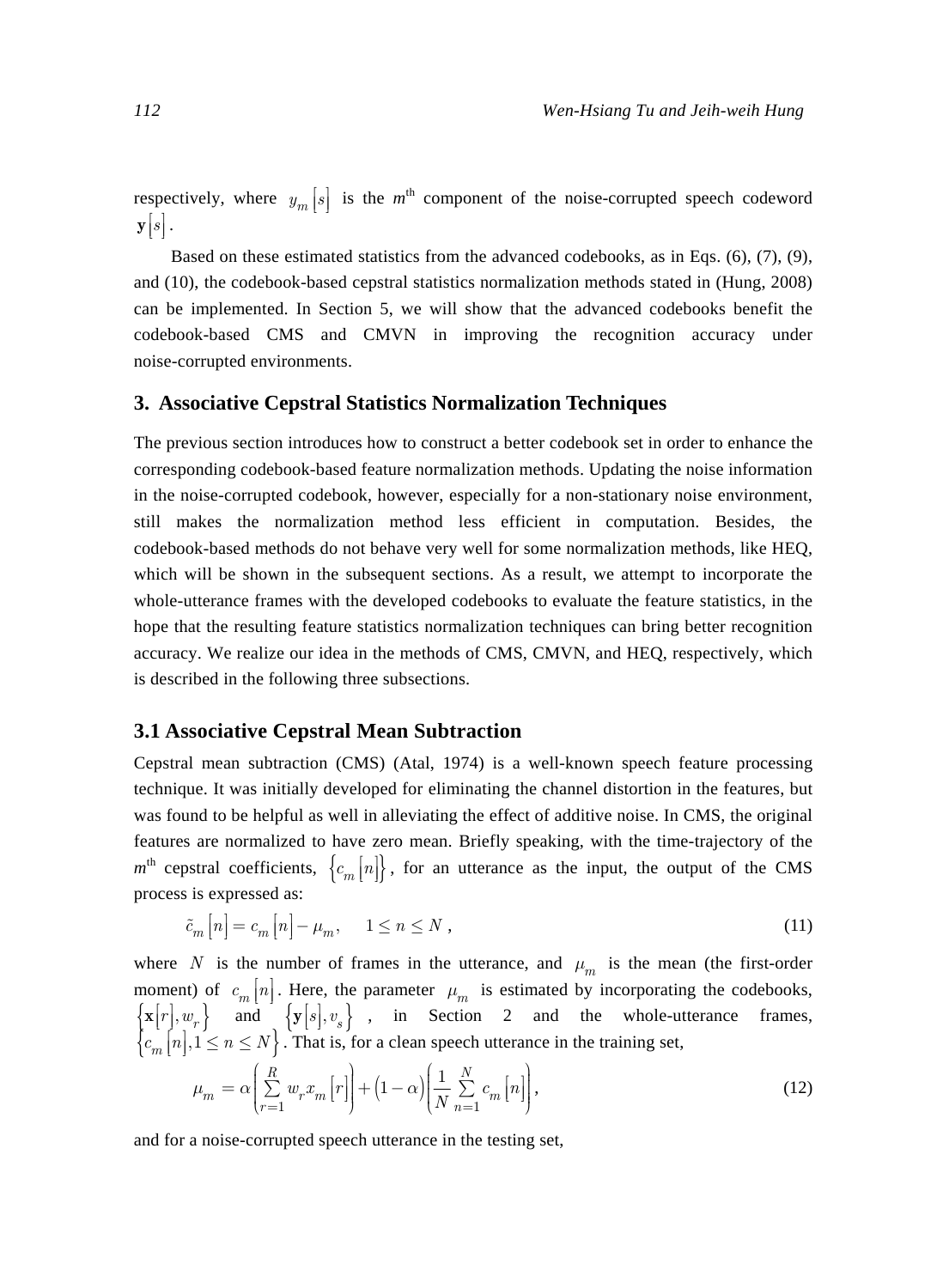*Study of Associative Cepstral Statistics Normalization Techniques for 113 Robust Speech Recognition in Additive Noise Environments* 

$$
\mu_m = \alpha \left( \sum_{s=1}^{RP} v_s y_m \left[ s \right] \right) + \left( 1 - \alpha \right) \left( \frac{1}{N} \sum_{n=1}^{N} c_m \left[ n \right] \right). \tag{13}
$$

In Equations (12) and (13),  $x_m[r]$  and  $y_m[s]$  denote the  $m^{\text{th}}$  component of the codewords  $\mathbf{x}[r]$  and  $\mathbf{y}[s]$ , respectively, and  $\alpha$  is a weighting factor between 0 and 1, which determines the usage ratio between the codebook and the whole-utterance frames. Here, the CMS method with the mean parameters defined in Eqs. (12) and (13) is named associative CMS (A-CMS). Obviously, if  $\alpha$  is set to 1, the information from the frames in the utterance is completely ignored, and A-CMS is identical to codebook-based CMS (C-CMS). On the other hand, A-CMS with  $\alpha = 0$  behaves equally to utterance-based CMS (U-CMS).

#### **3.2 Associative Cepstral Mean and Variance Normalization**

In the method of cepstral mean and variance normalization (CMVN) (Tibrewala & Hemansky, 1997), the original features are normalized to have zero mean and unity variance. With the time-trajectory of the  $m^{\text{th}}$  cepstral coefficients,  $\{c_m[n]\}\$ , for an utterance as the input, the output of the CMVN process is expressed as:

$$
\tilde{c}_m[n] = \left(c_m[n] - \mu_m\right) / \sigma_m, \quad 1 \le n \le N,
$$
\n(14)

where *N* is the number of frames in the utterance, while  $\mu_m$  and  $\sigma_m$  are the mean and standard deviation of  $c_m[n]$ , respectively. In general, CMVN performs better than CMS because it additionally normalizes the variance of the features.

Similar to the previous sub-section, we estimate the two parameters,  $\mu_m$  and  $\sigma_m$ , by incorporating the codebooks and the whole-utterance frames. That is, for a clean speech utterance in the training set,

$$
\mu_m = \alpha \left( \sum_{r=1}^R w_r x_m \left[ r \right] \right) + \left( 1 - \alpha \right) \left( \frac{1}{N} \sum_{n=1}^N c_m \left[ n \right] \right),\tag{15}
$$

$$
\sigma_m^2 = \alpha \left( \sum_{r=1}^R w_r x_m^2 \left[ r \right] \right) + \left( 1 - \alpha \right) \left( \frac{1}{N} \sum_{n=1}^N c_m^2 \left[ n \right] \right) - \mu_m^2, \tag{16}
$$

and for a noise-corrupted speech utterance in the testing set,

$$
\mu_m = \alpha \left( \sum_{s=1}^{RP} v_s y_m \left[ s \right] \right) + \left( 1 - \alpha \right) \left( \frac{1}{N} \sum_{n=1}^{N} c_m \left[ n \right] \right),\tag{17}
$$

$$
\sigma_m^2 = \alpha \left( \sum_{s=1}^{RP} v_s y_m^2 \left[ s \right] \right) + \left( 1 - \alpha \right) \left( \frac{1}{N} \sum_{n=1}^{N} c_m^2 \left[ n \right] \right) - \mu_m^2. \tag{18}
$$

In Equations (15)-(18),  $x_m[r]$  and  $y_m[s]$  denote the  $m^{\text{th}}$  component of the codewords  $\mathbf{x}[r]$  and  $\mathbf{y}[s]$ , respectively, and  $\alpha$  is a weighting factor between 0 and 1, which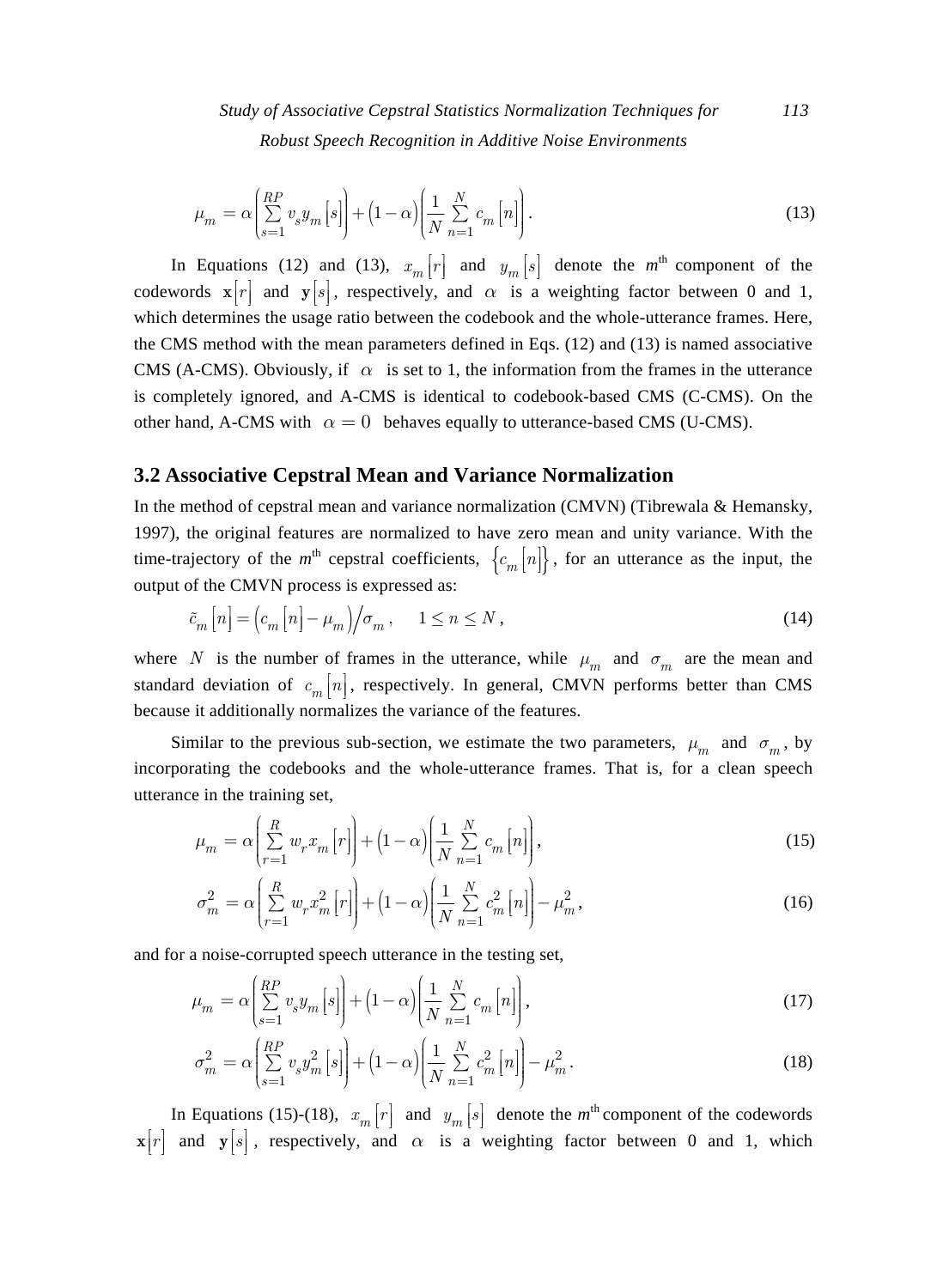determines the usage ratio between the codebook and the whole-utterance frames. Here, the CMVN method with means and variances defined in Eqs.  $(15)-(18)$  is named associative CMVN (A-CMVN). Similar to the case in the previous subsection, A-CMVN with  $\alpha = 1$  is equivalent to codebook-based CMVN (C-CMVN), while A-CMVN with  $\alpha = 0$  behaves equally to utterance-based CMVN (U-CMVN).

### **3.3 Associative Histogram Equalization**

The histogram equalization (HEQ) technique (Hsu & Lee, 2004) normalizes each cepstral component stream so that the resulting histogram is close to a reference function. Following the notation of the previous two subsections, with the time-trajectory of the  $m<sup>th</sup>$  cepstral coefficients  ${c_m}{\vert n \vert}$  for an utterance as the input, the output of the HEQ process can be expressed as:

$$
\tilde{c}_m\left[n\right] = F_N^{-1}\left(F_{C_m}\left(c_m\left[n\right]\right)\right), \quad 1 \le n \le N,\tag{19}
$$

where  $F_{C_m}$  (*.*) is the probability distribution function of  $\{c_m[n]\}$ , and  $F_N$  (*.*) is a pre-defined reference distribution function. Compared with CMS and CMVN, HEQ additionally compensates all the higher-order moments of the features, and this extra compensation often results in an apparent improvement.

Analogous to the previous subsections, the distribution function  $F_{C_m}$  (.) is jointly determined by the codebooks and the whole-utterance frames, and the resulting algorithm is called associative HEQ (A-HEQ). In A-HEQ, for a clean speech utterance in the training set,

$$
F_{C_m}\left(z\right) = \alpha \left(\sum_{r=1}^R w_r u\left(z - x_m\left[r\right]\right)\right) + \left(1 - \alpha\right) \left(\frac{1}{N} \sum_{n=1}^N u\left(z - c_m\left[n\right]\right)\right),\tag{20}
$$

and for a noise-corrupted speech utterance in the testing set,

$$
F_{C_m}\left(z\right) = \alpha \left(\sum_{s=1}^{RP} v_s u\left(z - y_m\left[s\right]\right)\right) + \left(1 - \alpha\right) \left(\frac{1}{N} \sum_{n=1}^{N} u\left(z - c_m\left[n\right]\right)\right),\tag{21}
$$

where  $u(.)$  is the unit step function, as in Eq. (8).

Again, in Equations (20) and (21), the weighting factor  $\alpha$  determines the usage ratio between the codebook and the whole-utterance frames. In the extreme case,  $\alpha = 1$ , the distribution function is completely determined by the codebook, thus A-HEQ becomes codebook-based HEQ (C-HEQ). In the other extreme case of  $\alpha = 0$ , A-HEQ corresponds to utterance-based HEQ (U-HEQ).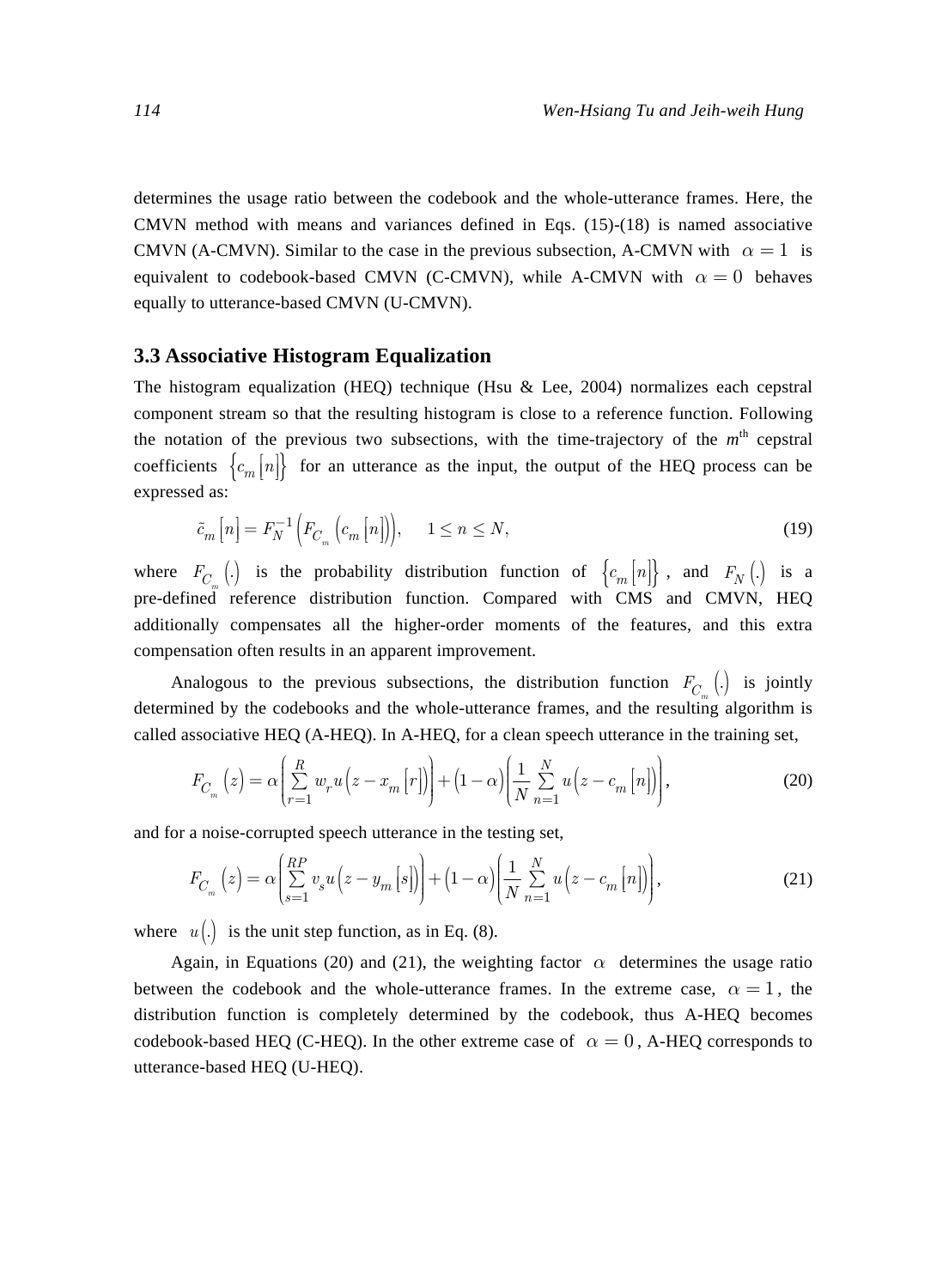# **3.4 Comparison with Some Other Noise Compensation Algorithms**

Previous work presents a series of noise compensation approaches which consider the speech and noise characteristics simultaneously, including the parallel model combination (PMC) (Gales & Young, 1993; 1995a; 1995b), vector Taylor series (VTS) (Acero, Deng, Kristjansson, & Zhang, 2000; Segura, Benitez, de la Torre, Dupont, & Rubio, 2002; Moreno, Raj, & Stem, 1998), and stereo-based piecewise linear compensation for environments (SPLICE) (Deng, Acero, Jiang, Droppo, & Huang, 2001; Droppo, Deng, & Acero, 2001). Here, we discuss the relationship of our proposed methods with PMC, VTS, and SPLICE, as well as the differences among them as follows:

- 1. In PMC, the original clean speech model parameters in the cepstral domain are transformed to the linear spectral domain, combined with the noise model parameters, then transformed back to the cepstral domain to be the approximated noisy speech model. Therefore, PMC compensates the speech model while keeping the noisy testing speech unchanged. Similar to PMC, in our proposed methods, the noisy speech codewords are obtained by integrating the clean speech codewords and the noise estimates in the linear spectral domain. Nevertheless, in our method, both the clean training and noisy testing speech data are compensated, then the speech model is trained (not just modified) with the new clean training speech data.
- 2. The VTS algorithm is often applied in two directions: one to compensate the speech model while keep the noisy testing speech unchanged, and the other to compensate the noisy testing speech without altering the original clean speech model. Briefly speaking, VTS considers that noisy speech is a nonlinear function of clean speech and noise in the logarithmic spectral domain and that this nonlinear function is approximated as a polynomial in order to estimate the statistics of noisy speech with the statistics of clean speech of noise. Therefore, our proposed methods differ from VTS in two ways: both the noisy testing speech and the speech model are changed in our methods and we primarily deal with the relationship of clean speech and noise in the linear spectral domain.
- 3. In SPLICE, the restored clean speech cepstral vector is obtained by adding the noisy speech cepstral vector to a correction vector. The correction vector is trained using the stereo recordings for both the clean and noisy speech data based on the maximum likelihood principle. In fact, in SPLICE, a Gaussian mixture model (GMM) for noisy speech cepstral vectors is trained, and the minimum-mean-square-error (MMSE) rule or the approximate maximum *a posteriori* (MAP) rule is applied to obtain the optimal estimate of the clean speech cepstral vector, given the noisy speech cepstral vector. Therefore, compared with SPLICE, our proposed methods do not use the stereo data since the noisy speech codebook is constructed simply by integrating the clean speech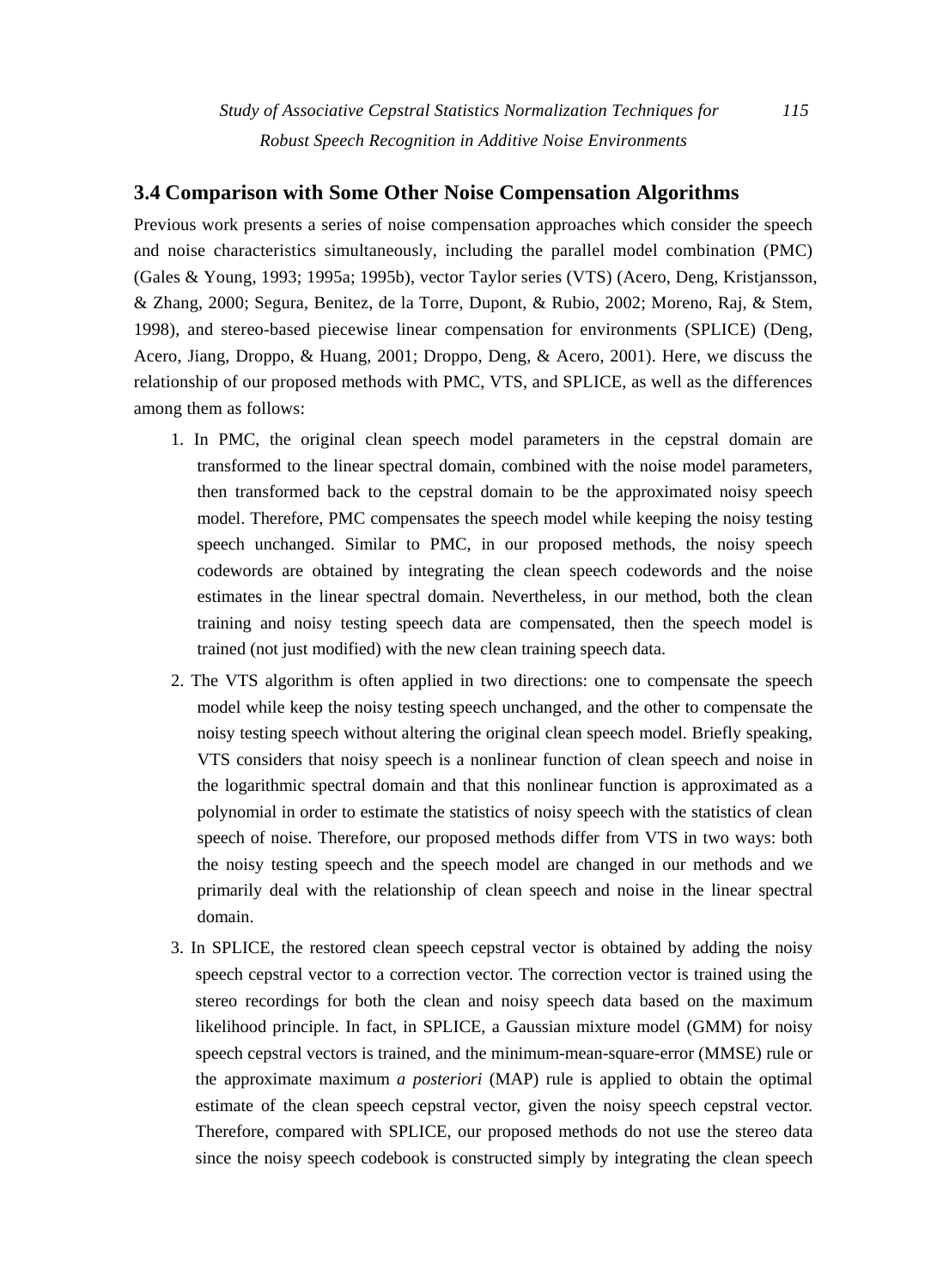codewords and the noise estimates. In addition, in SPLICE, the VQ process is performed on the noisy speech data in the cepstral domain, while in our methods we implement the VQ process on the clean speech data in the linear spectral domain.

To sum up briefly, in PMC, VTS, and SPLICE, the clean speech or noisy speech is often modeled by a single Gaussian or a mixture of Gaussians, while our proposed methods the speech are partially represented by a set of codewords. Furthermore, our proposed methods have lower computation complexity than PMC, VTS, and SPLICE, while they can provide very good recognition performance, as will be shown in the next section.

#### **4. Experimental Setup**

The proposed codebook-based algorithms have been tested with the AURORA-Project Digit Database Version 2.0, which is described in detail in (Hirsch & Pearce, 2000). In this database, the recordings have been manually segmented into utterances, and each utterance is saved as a file. The number of digits in an utterance can be one, two, three, four, five, six, and seven. Besides the digits, there is always a silent section at the beginning and end of an utterance. The length of an utterance may vary from 0.59 sec to 5.15 sec, depending on the number of digits in the utterance. The testing data consist of 4004 utterances from 52 male and 52 female speakers. Three different subsets are defined: Test Set A and Test Set B are each affected by four types of noise, and Test Set C is affected by two types. The noises included are: subway, babble, car, exhibition, restaurant, street, airport, and train station. Each noise is added to the clean speech under seven different signal-to-noise ratios (SNRs): -5dB to 20dB, spaced in 5dB intervals, and clean (no noise). The signals in Set A and Set B are filtered with a G.712 filter, and those in Set C are filtered with a MIRS filter. G.712 and MIRS are two standard frequency characteristics defined by the ITU (ITU recommendation G.712, 1996). Since the proposed methods are focused on improving the recognition accuracy for an additive noise environment, only Set A and Set B are used for the subsequent experiments.

On the other hand, under the clean training condition, the training data consist of 8440 clean speech utterances produced by 55 male and 55 female adults. These signals are filtered with a G.712 filter without noise added. For the clean training phase, the 8440 strings in the training set are first processed by an energy-based VAD process (Tai & Hung, 2006), and the speech portions are converted into vector streams of 23 mel-spectral coefficients. All of the 23-dimensional feature vectors are used to construct a set of *R* codewords via vector quantization (VQ) with the *K*-means clustering algorithm, in which the squared Euclidean distance is used for VQ classification. These codewords are also converted to 13-dimensional mel-frequency cepstral vectors  $(c_0 \sim c_{12})$  to form the clean speech cepstral codebook  ${x[r], w_r; 1 \le r \le R}$ . Besides, all 8440 strings (including speech and non-speech portions) in the training set are converted to MFCC feature vector streams. The resulting 13-dimensional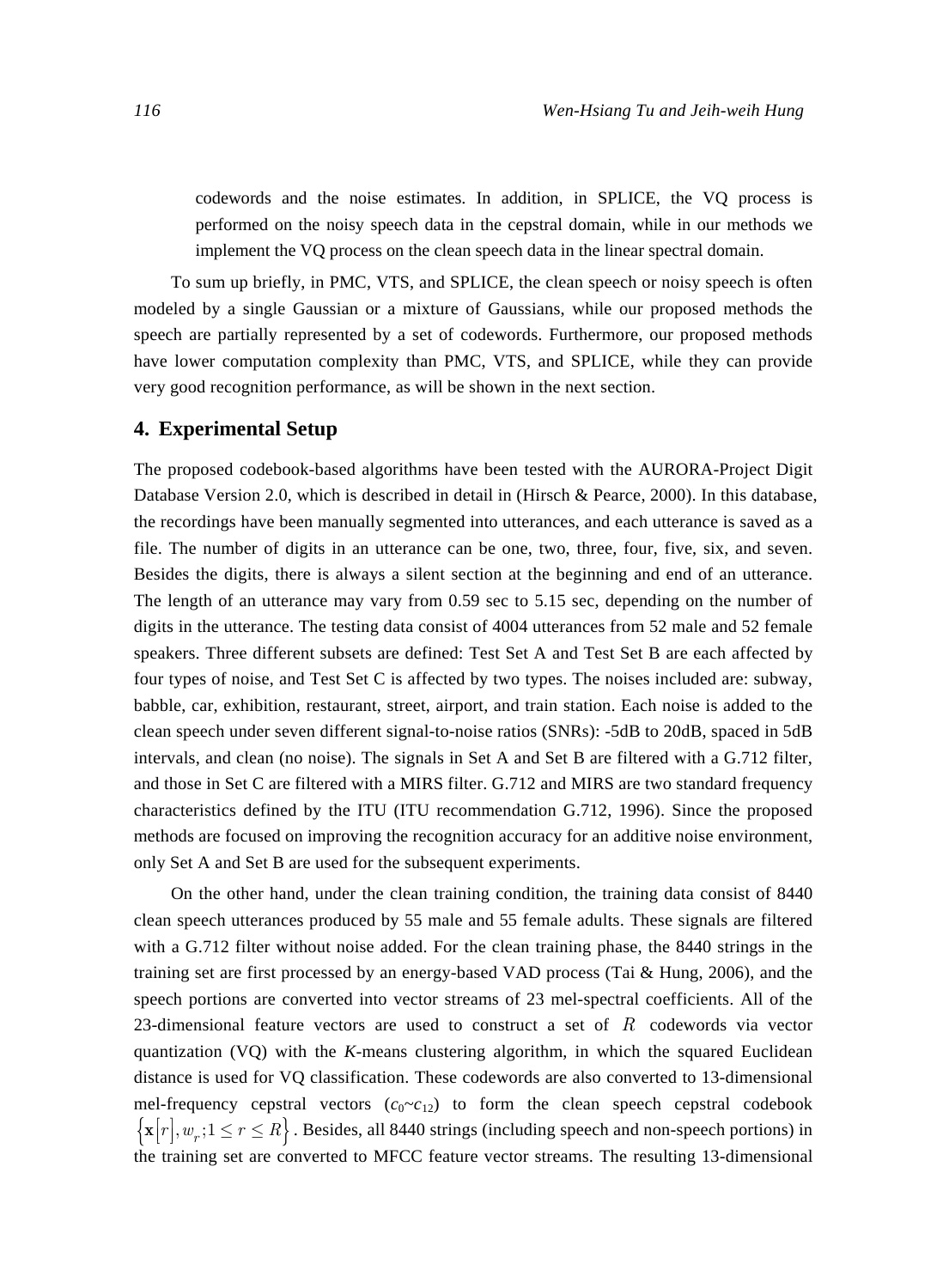cesptral features plus their delta and delta-delta comprise the components of the final 39-dimensional feature vectors. With these feature vectors in the training set, two sets of hidden Markov models (HMMs) for each digit (oh, zero, one, ..., eight, and nine) and silence are trained. The first set follows the Microsoft complex back-end training scripts (Droppo, Deng, & Acero, 2002), in which each digit HMM has 16 states and 20 Gaussian mixtures per state. The second set follows the standard training scripts provided in the Aurora-2 database (Hirsch & Pearce, 2000), in which each digit HMM has 16 states and 3 Gaussian mixtures per state.

For the testing phase, the leading 10 frames (0.1 sec) of each utterance are assumed to be noise-only, and their corresponding 23-dimensional mel-spectral vectors are the elements of the estimated noise components  $\left\{ \tilde{n} \middle| p \right\}$ ;  $1 \leq p \leq P \right\}$  (where  $P = 10$ ). We then construct the noise-corrupted speech cepstral codebook  $\left\{ \mathbf{y}[s], v_{s} : 1 \leq s \leq RP \right\}$  following the procedures in Section 2. Based on the two codebooks  $\{x[r], w_r\}$  and  $\{y[s], v_s\}$ , the proposed algorithms are performed to adjust the features for both training and testing. The reference distribution function in Equation (19) for HEQ is a Gaussian distribution with zero mean and unity variance. Note that, even though it has been shown that dynamically determining the noise-only components within an utterance based on a voice activity detector (VAD) improves the recognition performance of codebook-based methods (Hung, 2008), it will significantly increase the computation complexity, especially when the detected non-speech portion is quite long (the size of noise-corrupted speech codebook, *RP* , is proportional to the number of noise components, *P* ). Besides, the results of VAD become less reliable when the signal-to-noise ratio (SNR) gets worse, which somewhat deteriorates the accuracy of the resulting noise-corrupted speech codebook. Based on the above observations, we select the first 0.1 second (10 frames) of each utterance as the noise-only components, in which there is always no speech.

## **5. Experimental Results and Discussions**

We compare and analyze the recognition accuracy achieved by the different approaches proposed here for the AURORA-2 experimental environment. This includes 5 subsections. In Subsections 5.1-5.4, the experimental results are obtained via the first set of HMMs (the complex back-end). Subsection 5.5, on the other hand, presents the experimental results obtained via the second set of HMMs (the standard back-end). The results in the first four subsections help us investigate the best possible recognition accuracy achieved by the proposed methods with a more elaborate model structure, while the results in the last subsection can be used with the purpose of performance comparison with many other robustness techniques which are evaluated under the standard model structure.

Briefly speaking, in Subsection 5.1 we examine the advanced pseudo stereo codebooks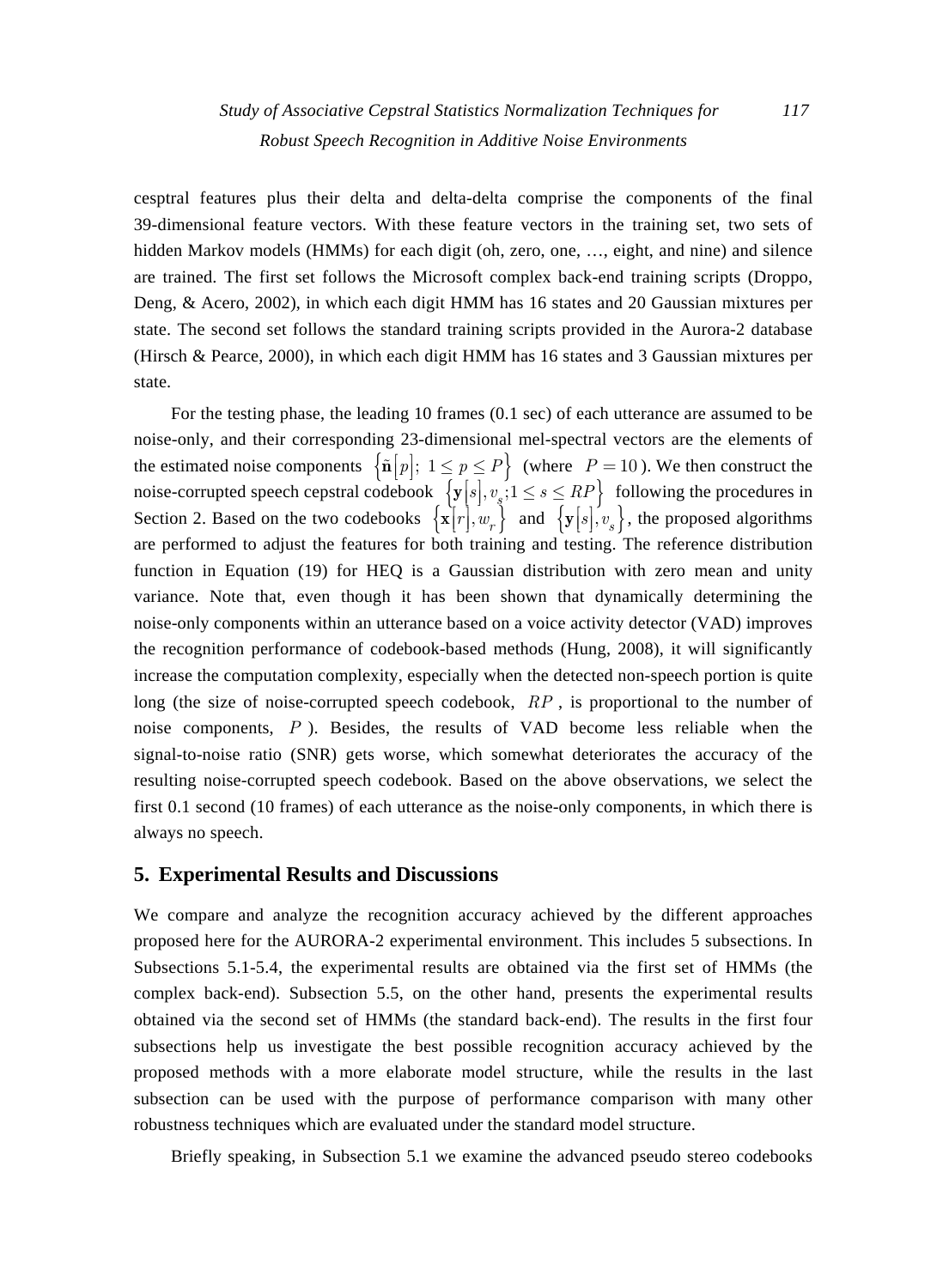proposed in Section 2 to see if they bring better recognition results in codebook-based CMS and CMVN than the original ones proposed in (Hung, 2008). In Subsection 5.2, the proposed associative CMS, CMVN, and HEQ in Section 3 are compared with the corresponding utterance-based and codebook-based ones in terms of the recognition performance. In Subsection 5.3, the effect of the weighting factor  $\alpha$  in associative approaches of Section 3 is analyzed to see the corresponding influence on the recognition performance. In Subsection 5.4, we compare the proposed approaches with some other noise-robust techniques. Finally, the proposed methods are evaluated with the standard back-end in Subsection 5.5.

# **5.1 Comparison of the Advanced Pseudo Stereo Codebooks with the Original Ones in Codebook-based Approaches**

We compare the new proposed pseudo stereo codebooks in Section 2 with the original ones in (Hung, 2008) in terms of the recognition accuracy for the codebook-based CMS and CMVN. For the pseudo stereo codebooks, the number of clean speech codewords, *R* , is set to 16, 64, and 256, and the first 10 frames of each utterance are assumed to be noise-only and their corresponding features constitute the estimated noise vectors  $\left\{ \tilde{n}[p], 1 \le p \le P = 10 \right\}$ . Thus, ⎥ the number of noise-corrupted speech codewords, *RP* , is equal to 160, 640, or 2560.

Tables 1 and 2 list the recognition results of codebook-based CMS and CMVN, respectively, where these results present individual set recognition accuracy rates averaged over five SNR conditions (0~20dB, at 5dB intervals). For the purpose of clarification in the tables, a superscript "**(o)**" is added to the names of C-CMS and C-CMVN to indicate that the two methods are based on the original pseudo stereo codebooks.

From the two tables, several phenomena can be found:

1. Both CMS and CMVN bring improvement in recognition accuracy when compared with the baseline processing. As expected, however, CMVN performs better than CMS in all cases. As a result, performing the variance normalization really helps improve the noise robustness of speech features.

2. Under the same assignment for the parameter *R* (the number of clean speech codewords), the advanced pseudo stereo codebooks provide C-CMS and C-CMVN with significantly better recognition accuracy than the original codebooks do. These results support our statement in Section 2 that the proposed new codebooks are capable of providing a better estimate of feature statistics, thus, benefit the codebook-based approaches.

3. In most cases, increasing the number of clean speech codewords *R* brings about improved recognition accuracy for the four methods, C-CMS<sup>(0)</sup>, C-CMS, C-CMVN<sup>(0)</sup>, and C-CMVN. For both C-CMS and C-CMVN with the advanced codebooks, however, a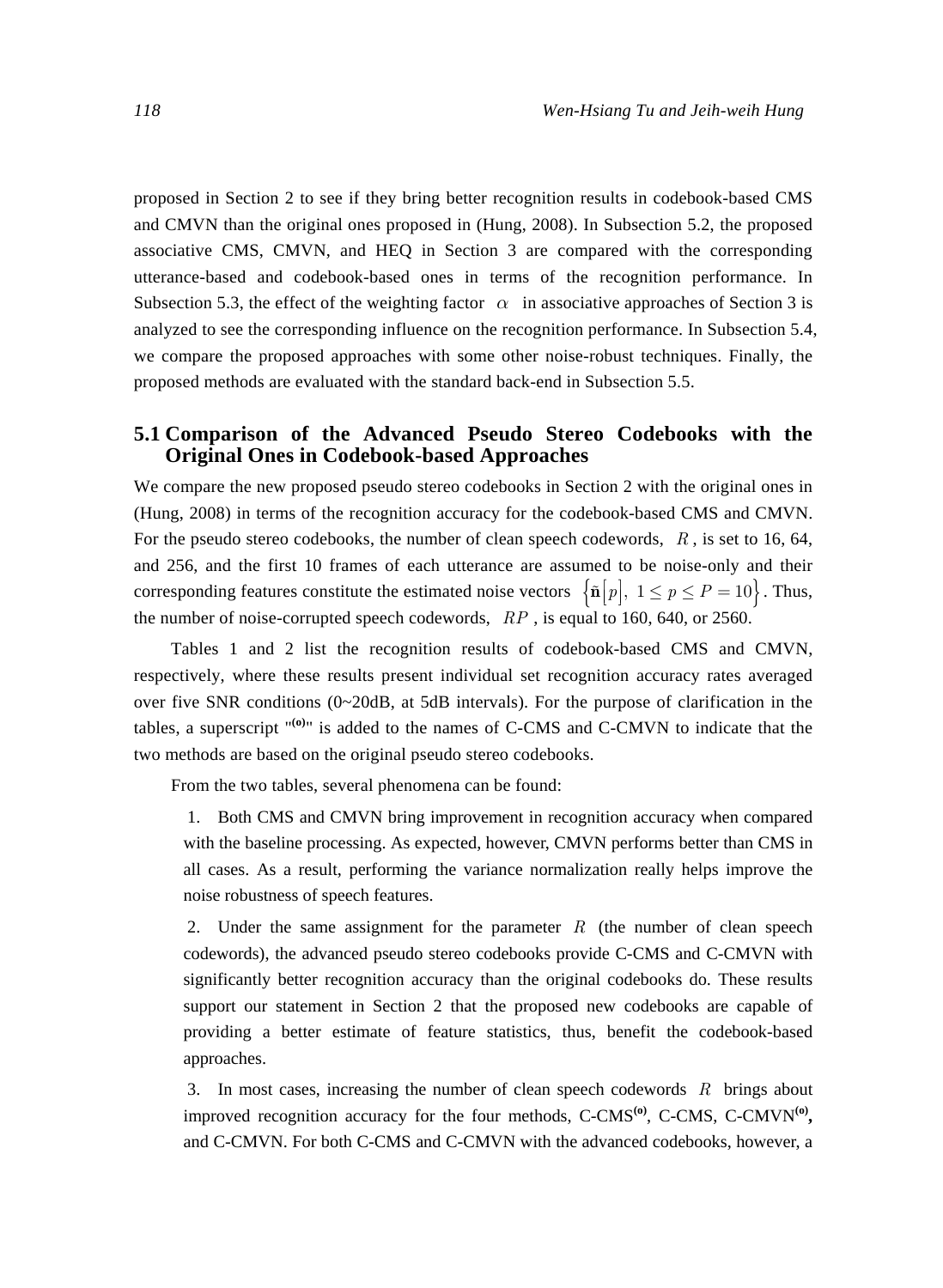moderate number of codewords already give rise to nearly optimal performance. Nevertheless, this is not the case for  $C\text{-CMS}^{(0)}$  and  $C\text{-CMVN}^{(0)}$ , with the possible reason that, in these two methods, we have to increase the number of codewords so that more of them can represent the speech portions, and more accurate feature statistics can be estimated accordingly. As a result, it shows that the advanced codebooks with a moderate size can serve as good representatives for speech features.

*Table 1. Recognition accuracy (%) achieved by two versions of codebook-based CMS with a different number of clean speech codewords R averaged across the SNRs between 0 and 20dB, under the complex back-end structure. AR (%) and RR (%) are the absolute and relative error rate reductions over the baseline. C-CMS uses the advanced pseudo stereo codebooks, while C-CMS(o) uses the original pseudo stereo codebooks in (Hung, 2008).* 

| <b>Method</b>                      | <b>Set A</b> | <b>Set B</b> | Average | AR    | <b>RR</b> |
|------------------------------------|--------------|--------------|---------|-------|-----------|
| <b>Baseline</b>                    | 71.92        | 67.79        | 69.86   |       |           |
| C-CMS <sup>(o)</sup> ( $R = 16$ )  | 74.21        | 70.81        | 72.51   | 2.65  | 8.81      |
| <b>C-CMS</b> $(R = 16)$            | 79.04        | 79.56        | 79.30   | 9.45  | 31.33     |
| $C\text{-CMS}^{(0)}$ ( $R = 64$ )  | 74.03        | 70.74        | 72.39   | 2.53  | 8.39      |
| <b>C-CMS</b> $(R = 64)$            | 80.79        | 80.19        | 80.49   | 10.64 | 35.28     |
| $C\text{-CMS}^{(0)}$ ( $R = 256$ ) | 77.92        | 75.20        | 76.56   | 6.71  | 22.24     |
| <b>C-CMS</b> $(R = 256)$           | 81.46        | 81.49        | 81.48   | 11.62 | 38.55     |

*Table 2. Recognition accuracy (%) achieved by two versions of codebook-based CMVN with a different number of clean speech codewords R averaged across the SNRs between 0 and 20dB, under the complex back-end structure. AR (%) and RR (%) are the absolute and relative error rate reductions over the baseline. C-CMVN uses the advanced pseudo stereo codebooks, while C-CMVN(o) uses the original pseudo stereo codebooks in (Hung, 2008).* 

| <b>Method</b>                       | <b>Set A</b> | <b>Set B</b> | average | <b>AR</b> | <b>RR</b> |
|-------------------------------------|--------------|--------------|---------|-----------|-----------|
| <b>Baseline</b>                     | 71.92        | 67.79        | 69.86   |           |           |
| C-CMVN <sup>(0)</sup> ( $R = 16$ )  | 84.44        | 82.40        | 83.42   | 13.57     | 45.00     |
| C-CMVN $(R = 16)$                   | 85.41        | 85.21        | 85.31   | 15.46     | 51.27     |
| $C-CMVN^{(0)}$ ( $R = 64$ )         | 84.13        | 81.53        | 82.83   | 12.98     | 43.04     |
| C-CMVN $(R = 64)$                   | 86.92        | 86.81        | 86.87   | 17.01     | 56.43     |
| C-CMVN <sup>(a)</sup> ( $R = 256$ ) | 86.67        | 86.25        | 86.46   | 16.61     | 55.08     |
| C-CMVN $(R = 256)$                  | 87.10        | 87.32        | 87.21   | 17.36     | 57.57     |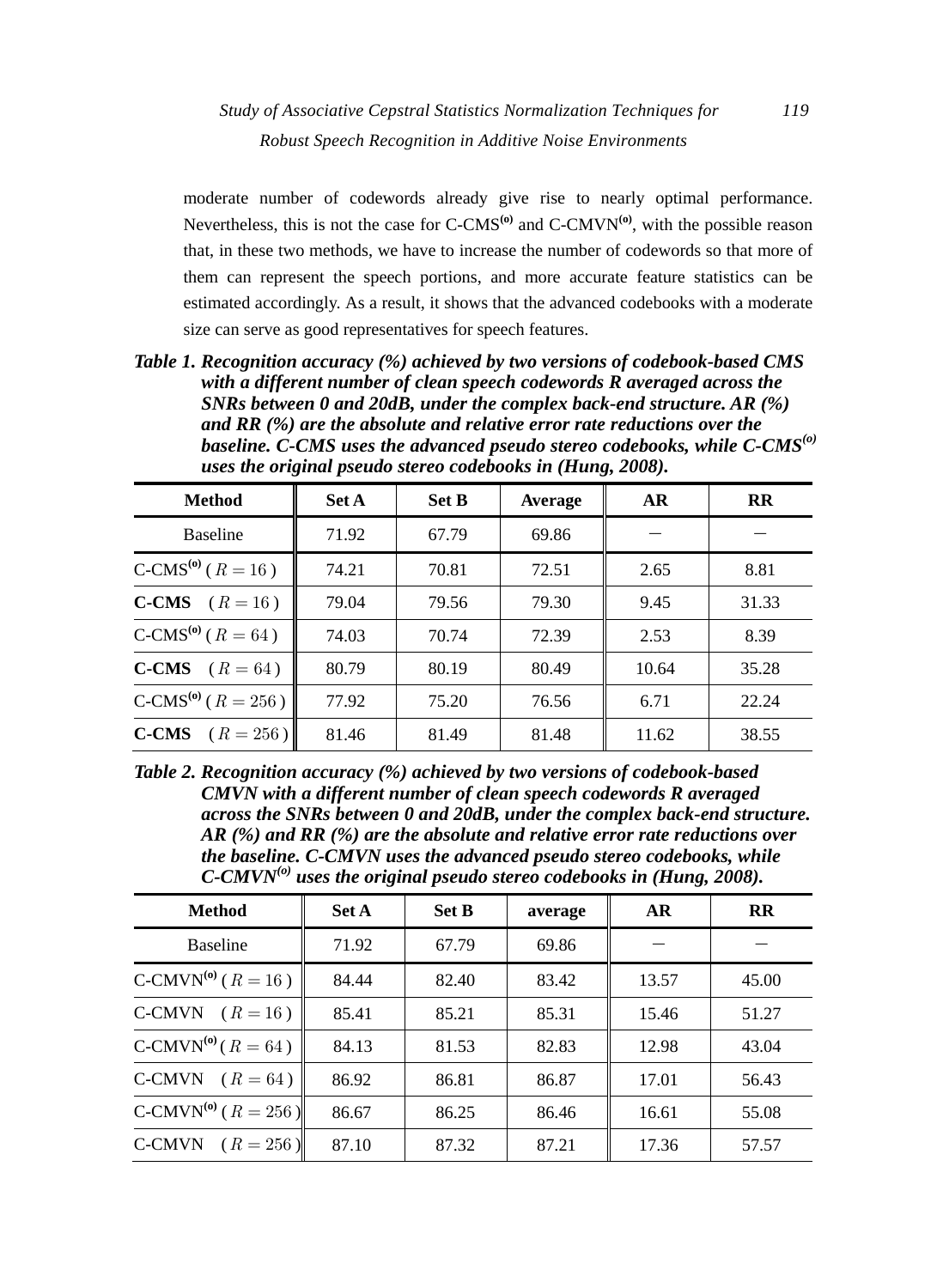# **5.2 Comparison of the Associative CMS, CMVN and HEQ with the Utterance-based and Codebook-based Approaches**

The proposed associative cepstral normalization methods (A-CMS, A-CMVN, and A-HEQ) are evaluated here in terms of their robustness against noise. For the purpose of comparison, the experiments for the corresponding utterance-based and codebook-based methods are also performed. Here, the weighting factor  $\alpha$  in Equations (12), (13), (15)-(18), (20), and (21) is preliminarily set to 0.5. Similar to the previous subsection, the size of the clean speech codebook, *R*, is set to 16, 64, or 256, and the number of leading frames for noise estimation, *P*, is set to 10.

Tables 3, 4, and 5 list the recognition results of various types of CMS, CMVN, and HEQ, respectively, where these results present individual set recognition accuracy rates averaged over five SNR conditions  $(0~20dB, at 5dB$  intervals). For example, in Table 3, the recognition accuracy rates for utterance-based CMS (U-CMS), codebook-based CMS (C-CMS) with  $R = 256$ , and associative CMS (A-CMS) with three assignments of the parameter  $R$ , are presented. A similar arrangement holds for Tables 4 and 5. From the three tables, a series of observations are obtained as follows:

1. Among the three types of CMS, A-CMS performs the best, followed by C-CMS and then U-CMS. This condition also holds for A-CMVN, C-CMVN, and U-CMVN. First, the results agree with those obtained in (Hung, 2008) that codebook-based CMS and CMVN behave better than utterance-based ones. Second, the associative CMS (A-CMS) and CMVN (A-CMVN) always outperform both their corresponding utterance-based and codebook-based ones. Therefore, combining codebooks with the processed utterance features in estimating the feature statistics indeed helps improve the recognition accuracy considerably.

2. For the three utterance-based methods, HEQ always performs better than CMVN and CMS. As stated in Section 3, compared with CMVN and CMS, HEQ additionally compensates for all the higher-order moments of features, thus, brings about extra improvement. This, however, is not the case for codebook-based methods: C-HEQ behaves worse than C-CMVN and is the worst of the three HEQ methods. A possible reason is that the codebooks give more accurate gross information (*i.e*. the mean and variance) for the features, but they are less capable of providing the detailed behavior (*i.e*. the probability distribution) of them.

3. Similar to the case in CMS and CMVN, the new A-HEQ outperforms U-HEQ and C-HEQ significantly. The superior performance of A-HEQ again reveals that the feature statistics can be estimated more accurately by incorporating the codebook and the processed utterance features.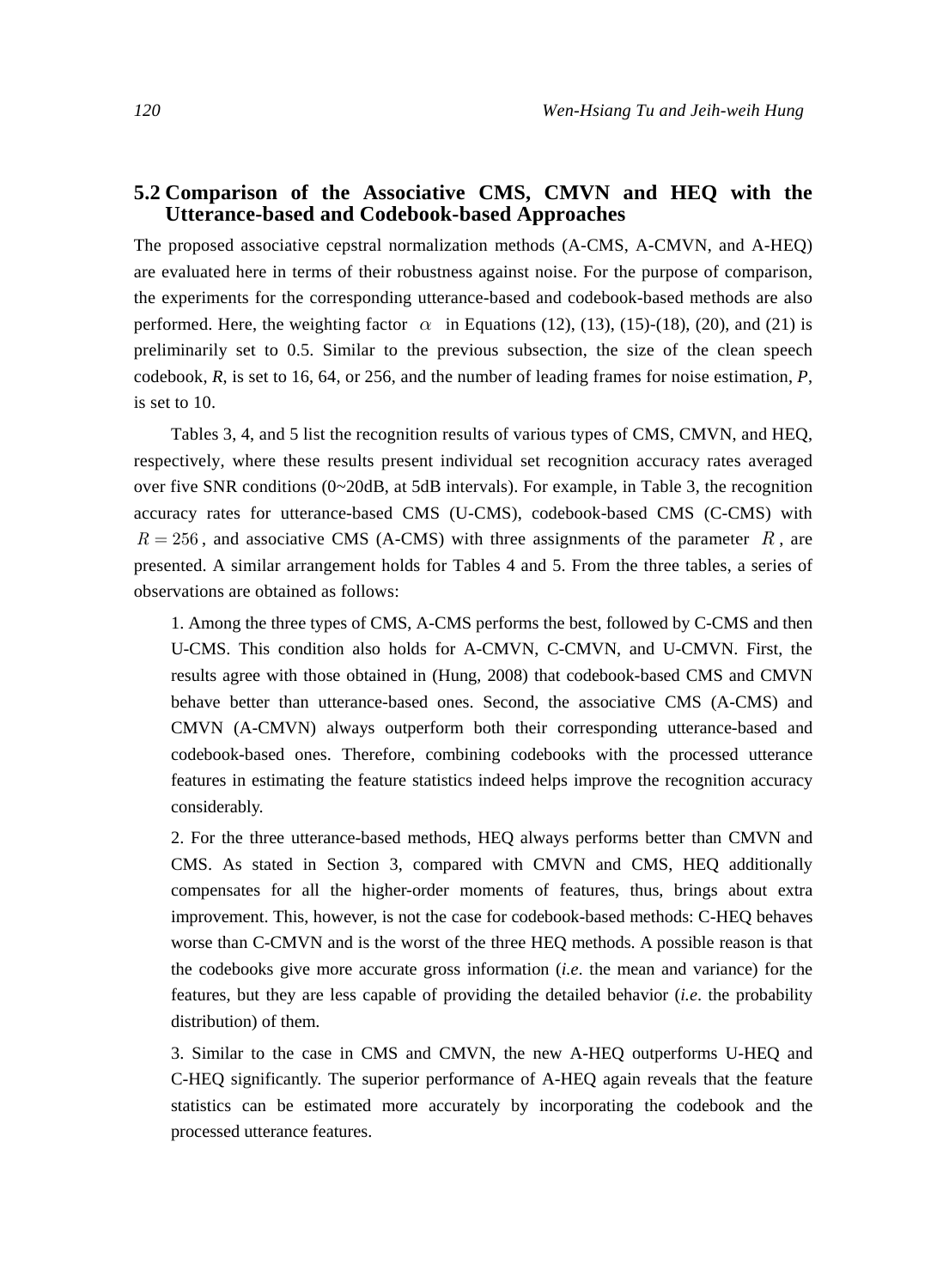4. In these high-performance A-CMS, A-CMVN, and A-HEQ, setting the weighting factor  $\alpha$  to 0.5 implies the codebooks and the whole-utterance frames are equally treated without bias. Although  $\alpha = 0.5$  is not necessarily an optimal assignment, at least it implies that there is little need for meticulous tuning of the weighting factor  $\alpha$  in order to obtain an improved performance for these associative methods.

5. A particular phenomenon for these associative methods (A-CMS, A-CMVN, and A-HEQ) is that increasing the number of clean-speech codewords *R* does not improve the recognition accuracy, which somewhat contradicts the results for codebook-based CMS and CMVN, as shown in Tables 1 and 2. For example, increasing the value of *R* from 16 to 256 in A-HEQ results in an accuracy degradation of 1.40%. One of the possible reasons for this degradation is the inconsistency between the codebooks and the whole-utterance frames in these associative methods. The codebooks present only the characteristics of the speech portions in the utterance, while the whole utterance contains both speech and non-speech portions. Increasing the codebook size somewhat portrays the speech characteristics more precisely, thus, highlights the above inconsistency further. From the viewpoint of implementation, however, it becomes an advantage since we can obtain better recognition results with fewer codewords in these associative methods, which reduces the computation complexity.

*Table 3. Recognition accuracy (%) achieved by utterance-based, codebook-based, and associative CMS averaged across the SNRs between 0 and 20dB, under the complex back-end structure. AR (%) and RR (%) are the absolute and relative error rate reductions over the baseline.* 

| <b>Method</b>                     | <b>Set A</b> | <b>Set B</b> | Average | AR    | $\mathbf{R}$ |
|-----------------------------------|--------------|--------------|---------|-------|--------------|
| <b>Baseline</b>                   | 71.92        | 67.79        | 69.86   |       |              |
| U-CMS                             | 79.37        | 82.47        | 80.92   | 11.07 | 36.71        |
| C-CMS ( $R = 256$ )               | 81.46        | 81.49        | 81.48   | 11.62 | 38.55        |
| A-CMS ( $R = 16, \alpha = 0.5$ )  | 83.28        | 84.92        | 84.10   | 14.25 | 47.25        |
| A-CMS ( $R = 64, \alpha = 0.5$ )  | 82.92        | 84.89        | 83.91   | 14.05 | 46.61        |
| A-CMS ( $R = 256, \alpha = 0.5$ ) | 82.13        | 84.29        | 83.21   | 13.36 | 44.30        |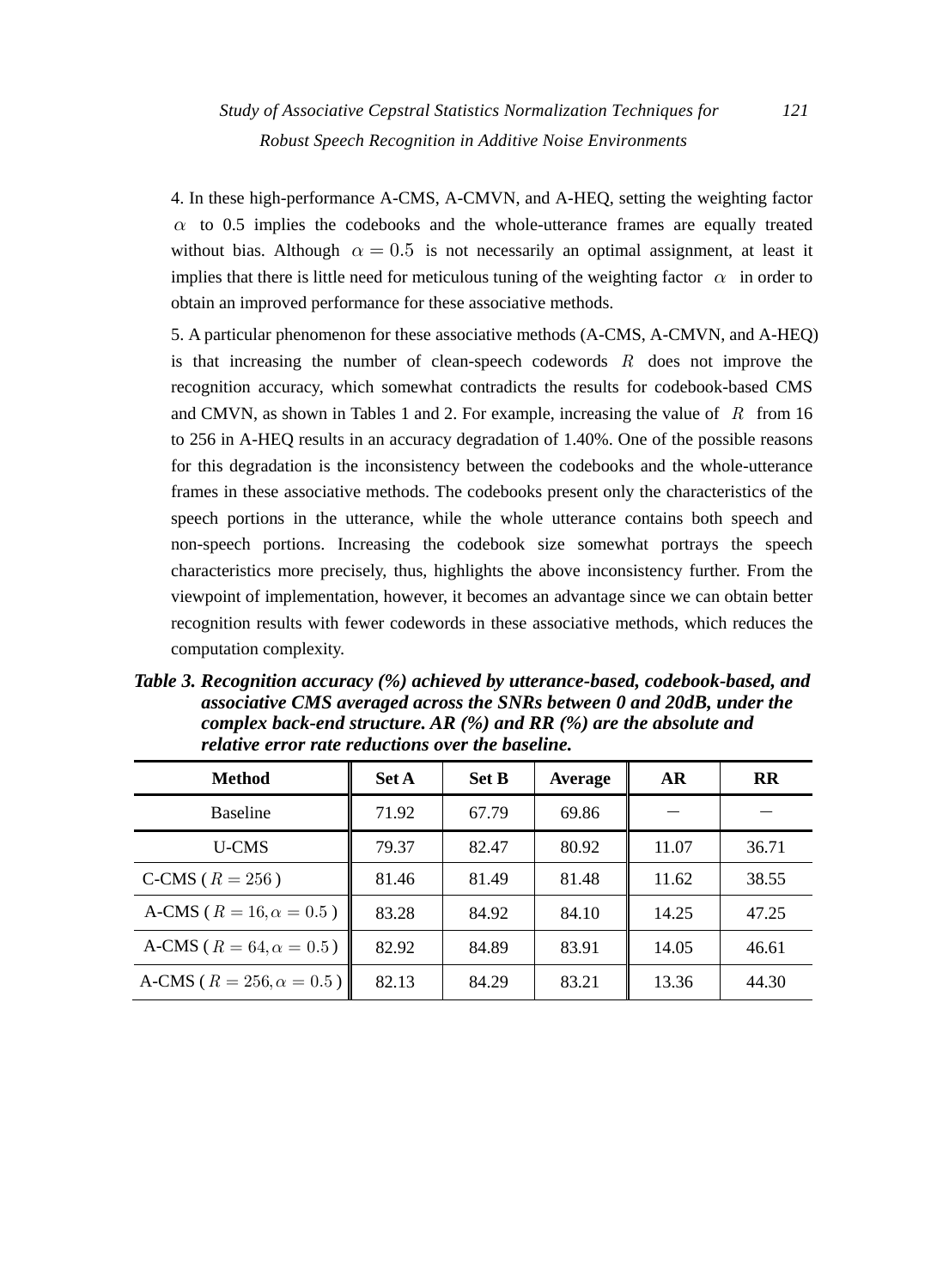*Table 4. Recognition accuracy (%) achieved by utterance-based, codebook-based, and associative CMVN averaged across the SNRs between 0 and 20dB, under the complex back-end structure. AR (%) and RR (%) are the absolute and relative error rate reductions over the baseline.* 

| <b>Method</b>                        | <b>Set A</b> | <b>Set B</b> | Average | <b>AR</b> | <b>RR</b> |
|--------------------------------------|--------------|--------------|---------|-----------|-----------|
| <b>Baseline</b>                      | 71.92        | 67.79        | 69.86   |           |           |
| <b>U-CMVN</b>                        | 85.03        | 85.56        | 85.30   | 15.44     | 51.22     |
| C-CMVN ( $R = 256$ )                 | 87.10        | 87.32        | 87.21   | 17.36     | 57.57     |
| A-CMVN ( $R = 16, \alpha = 0.5$ )    | 87.87        | 88.67        | 88.27   | 18.42     | 61.09     |
| A-CMVN ( $R = 64$ , $\alpha = 0.5$ ) | 87.34        | 88.24        | 87.79   | 17.94     | 59.50     |
| A-CMVN ( $R = 256, \alpha = 0.5$ )   | 87.25        | 88.06        | 87.66   | 17.80     | 59.05     |

*Table 5. Recognition accuracy (%) achieved by utterance-based, codebook-based, and associative HEQ averaged across the SNRs between 0 and 20dB, under the complex back-end structure. AR (%) and RR (%) are the absolute and relative error rate reductions over the baseline.* 

| <b>Method</b>                       | <b>Set A</b> | <b>Set B</b> | Average | AR    | <b>RR</b> |
|-------------------------------------|--------------|--------------|---------|-------|-----------|
| <b>Baseline</b>                     | 71.92        | 67.79        | 69.86   |       |           |
| U-HEO                               | 86.95        | 88.39        | 87.67   | 17.82 | 59.10     |
| C-HEQ ( $R = 256$ )                 | 86.23        | 85.77        | 86.00   | 16.15 | 53.56     |
| A-HEQ ( $R = 16, \alpha = 0.5$ )    | 90.21        | 91.16        | 90.69   | 20.83 | 69.10     |
| A-HEO ( $R = 64$ , $\alpha = 0.5$ ) | 88.93        | 89.68        | 89.31   | 19.45 | 64.52     |
| A-HEQ ( $R = 256, \alpha = 0.5$ )   | 88.84        | 89.73        | 89.29   | 19.43 | 64.46     |

Figures 2, 3, and 4 show the averaged recognition accuracy rates for each of the eight noise conditions in Test Sets A and B achieved by various types of CMS, CMVN, and HEQ. Roughly speaking, the four noise types, "subway," "street," "car," and "exhibition" can be viewed as stationary noise, while the other four noise types, "restaurant," "babble," "airport," and "train-station" are non-stationary noise. From the three figures, it is first found that, the utterance-based methods perform better in the non-stationary noise cases than in the stationary noise cases, while the situation is reversed for codebook-based methods. Second, the accuracy variation due to different noise conditions is more significant in the utterance-based and codebook-based methods than in the associative methods. Third, for each noise type, the associative method always performs better than the corresponding utterance-based and codebook-based ones, which again indicates that integrating the utterance and codebook information in these feature statistics methods is quite helpful for a wide range of noise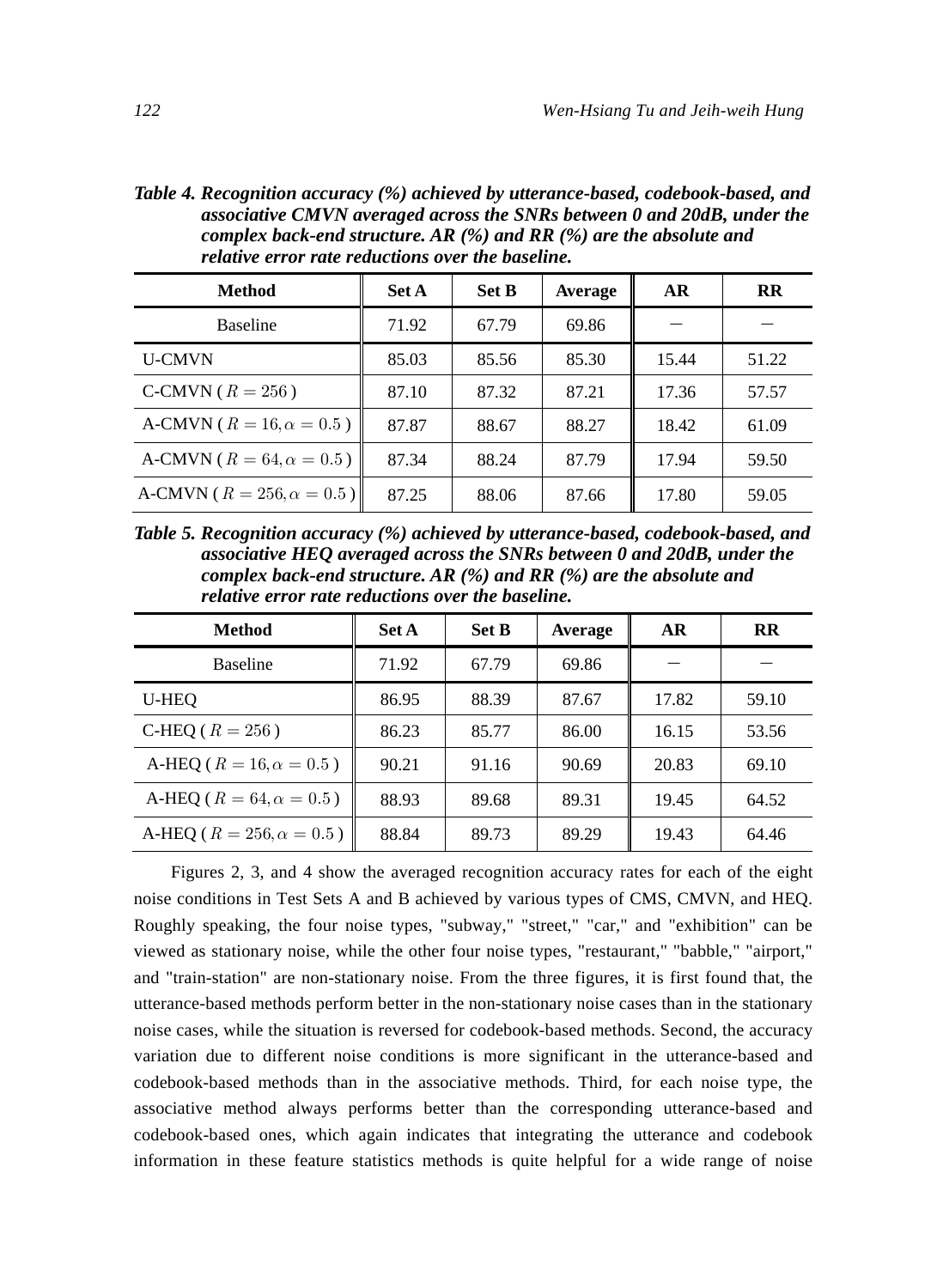

*Figure 2. Recognition accuracy (%) achieved by three CMS methods, U-CMS, C-CMS (R=256), and A-CMS (R=16,* α*=0.5) for eight noise types in Test Sets A and B, averaged over five SNR conditions, 0~20dB.* 



*Figure 3. Recognition accuracy (%) achieved by three CMVN methods, U-CMVN, C-CMVN (R=256), and A-CMVN (R=16,*  $\alpha$ *=0.5) for eight noise types in Test Sets A and B, averaged over five SNR conditions, 0~20dB.*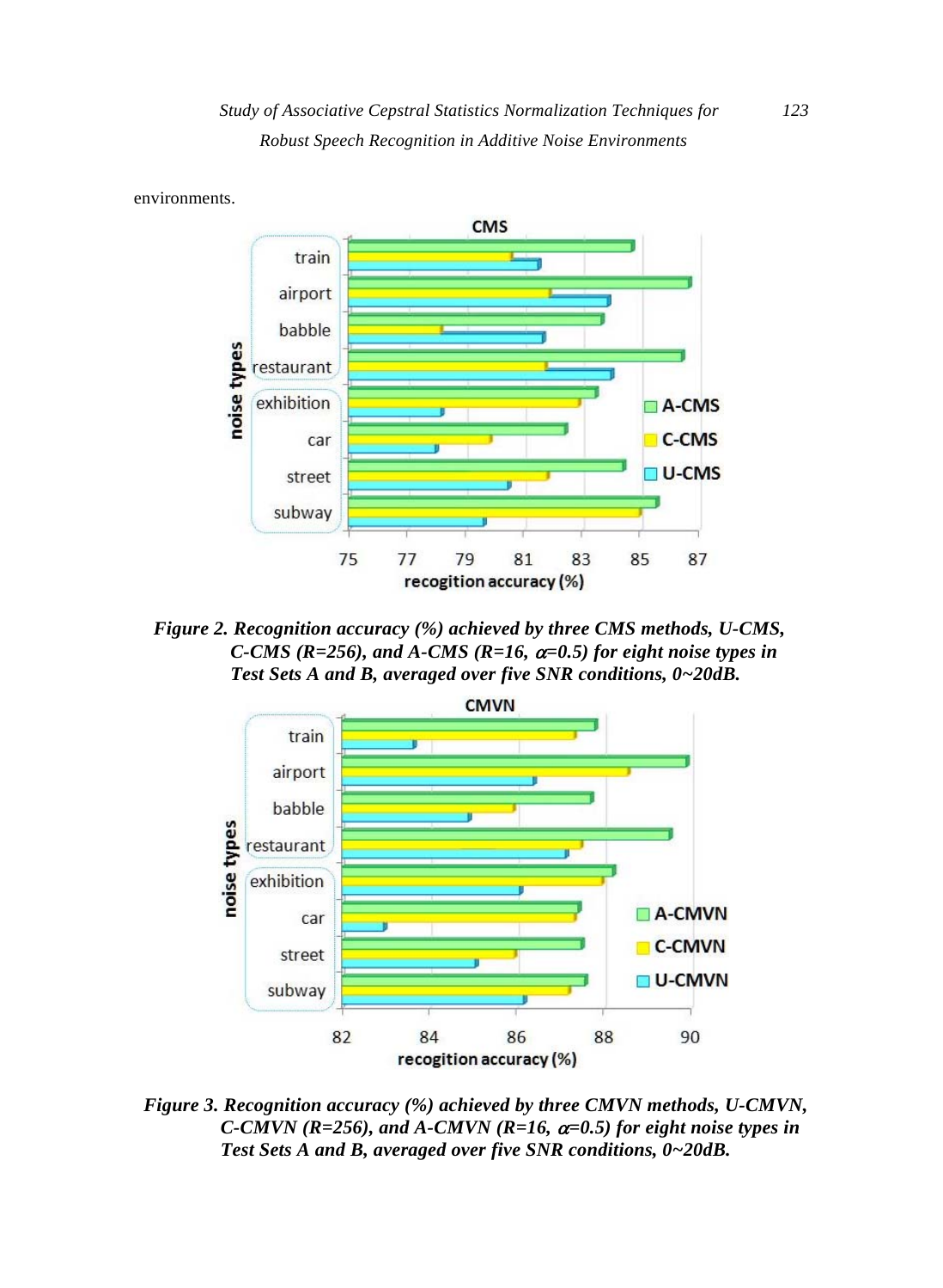

*Figure 4. Recognition accuracy (%) achieved by three HEQ methods, U-HEQ, C-HEO (R=256), and A-HEO (R=16,*  $\alpha$ *=0.5) for eight noise types in Test Sets A and B, averaged over five SNR conditions, 0~20dB.* 

# **5.3 The Effect of the Weighting Factor** *α* **in the Associative Methods**

Here, the effect of the weighting factor  $\alpha$  on the proposed associative methods is investigated. As stated in Section 2, the weighting factor  $\alpha$  determines the usage ratio between the codebooks and the whole-utterance frames in estimating the feature statistics. Here, the size  $R$  of the clean speech codebook is fixed at 16 since it brings the best recognition accuracy, as mentioned in the previous subsection. Then, different assignments of the weighting factor  $\alpha$  from 0 to 1, spaced at 0.1 intervals, are given for A-CMS, A-CMVN, and A-HEQ.

Figures 5, 6, and 7 show the recognition results averaged over five SNR conditions (0~20dB) and all eight noise types in Test Sets A and B for different values of *α* for A-CMS, A-CMVN, and A-HEQ, respectively. Note that these associative methods with  $\alpha = 0$  and  $\alpha = 1$  behave equally to the corresponding utterance-based and the codebook-based methods, respectively. For example, A-HEO with  $\alpha = 0$  is identical to U-HEO, and A-HEO with  $\alpha = 1$  is identical to C-HEQ. From the three figures, we first find that, with any value of  $\alpha$  that is not equal to 0 or 1, the newly-proposed associative methods always behave better than both the utterance-based and codebook-based ones. This result again supports our previous comment that integrating both codebook and utterance knowledge promotes the performance of feature statistics normalization techniques. Next, for different associative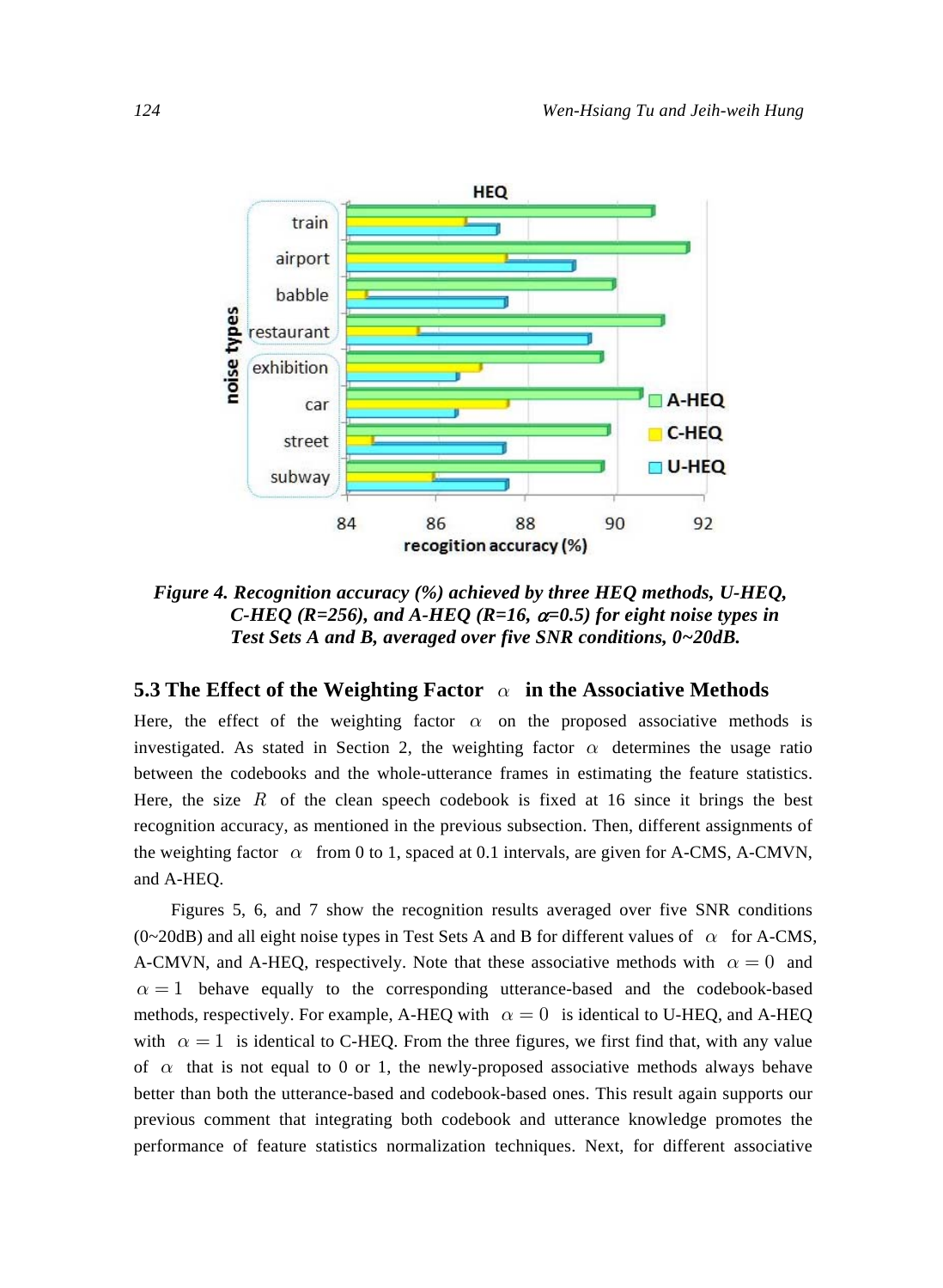methods, the corresponding optimal  $\alpha$  values that achieve the optimal performance are not identical to each other. For example, the optimal  $\alpha$  for A-CMS, A-CMVN, and A-HEQ are 0.3, 0.8, and 0.4, respectively. For each method, however, the differences among the accuracy rates obtained with different  $\alpha$  are in fact relatively slight when  $\alpha$  is in the range  $\vert 0.3, 0.8 \vert$  (*i.e.*,  $0.3 \le \alpha \le 0.8$ ). The maximum deviation in the accuracy rates for A-CMS with varying  $\alpha$  is 1.69%, and it is 1.08% and 0.70% for A-CMVN and A-HEQ, respectively. Furthermore, setting  $\alpha = 0.5$  just results in the accuracy degradation of 0.85%, 0.49%, and 0.01% for A-CMS, A-CMVN, and A-HEQ, respectively, when compared with the optimal values. This result implies that we just have to evenly employ the codebooks and the whole-utterance frames in these associative methods, then the nearly optimal performance can be achieved.



*Figure 5. Recognition accuracy (%) averaged over five SNR values and all the eight noise types in Test Sets A and B vs. different assignments of the weighting factor α in associative CMS.* 



 *Figure 6. Recognition accuracy (%) averaged over five SNR values and all the eight noise types in Test Sets A and B vs. different assignments of the weighting factor*  $\alpha$  *in associative CMVN.*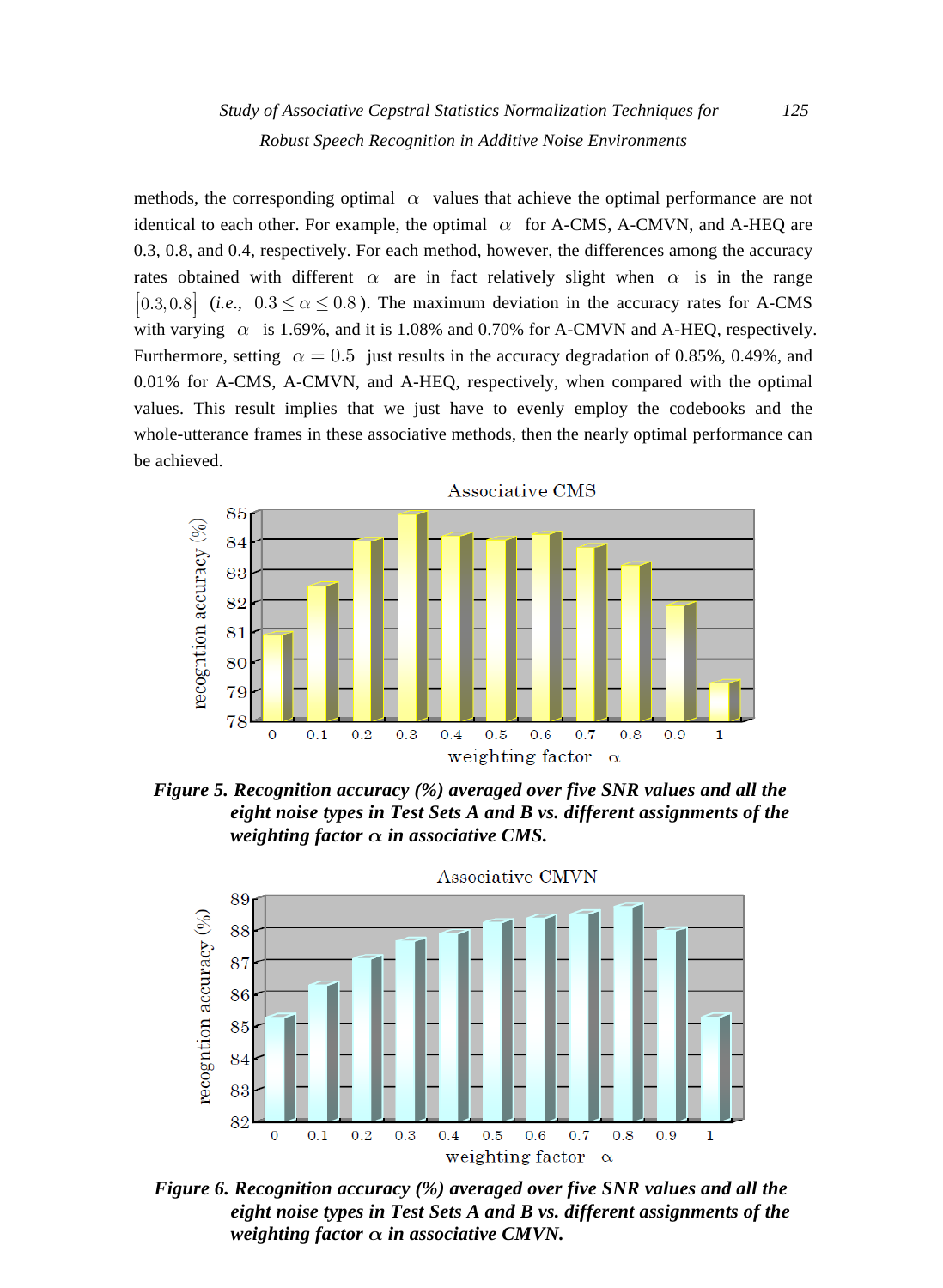

*Figure 7. Recognition accuracy (%) averaged over five SNR values and all the eight noise types in Test Sets A and B vs. different assignments of the weighting factor*  $\alpha$  *in associative HEO.* 

# **5.4 Comparison of the Associative Methods with the Other Noise-Robust Techniques**

In the previous subsections, we have shown that the associative methods outperform the corresponding utterance-based and codebook-based methods. Here, the associative methods are compared with the other two noise-robust techniques: mean-and-variance normalization plus autoregressive moving average (ARMA) filtering (MVA) (Chen & Bilmes, 2007) and the ETSI advanced front-end (AFE) feature extraction algorithm (ETSI standard doc, 2003). In MVA, an ARMA filter is performed on the (utterance-based) MVN-processed features in order to emphasize the relatively low modulation frequency components. On the other hand, the AFE makes use of a two-stage Wiener filter in order to reduce noise. For the purpose of comparison, we also perform the low-pass ARMA filtering on the A-CMVN processed features, which is called A-MVA here.

Figures 8 and 9 present the recognition accuracy rates of the various approaches for Test Sets A and B, respectively. From the two figures, we have the following observations:

1. Both MVA and AFE perform very well. The superior performance of MVA over U-CMVN shows that the low-pass ARMA filter helps extract the noise-robust components in U-CMVN processed features. On the other hand, AFE performs the best among all the methods here, which implies that, in AFE, the two-stage Wiener filtering process achieves very effective noise reduction.

2. A-CMVN behaves as well as MVA (U-CMVN plus ARMA), and in A-MVA the low-pass ARMA filtering process offers A-CMVN an accuracy improvement of 1.76% and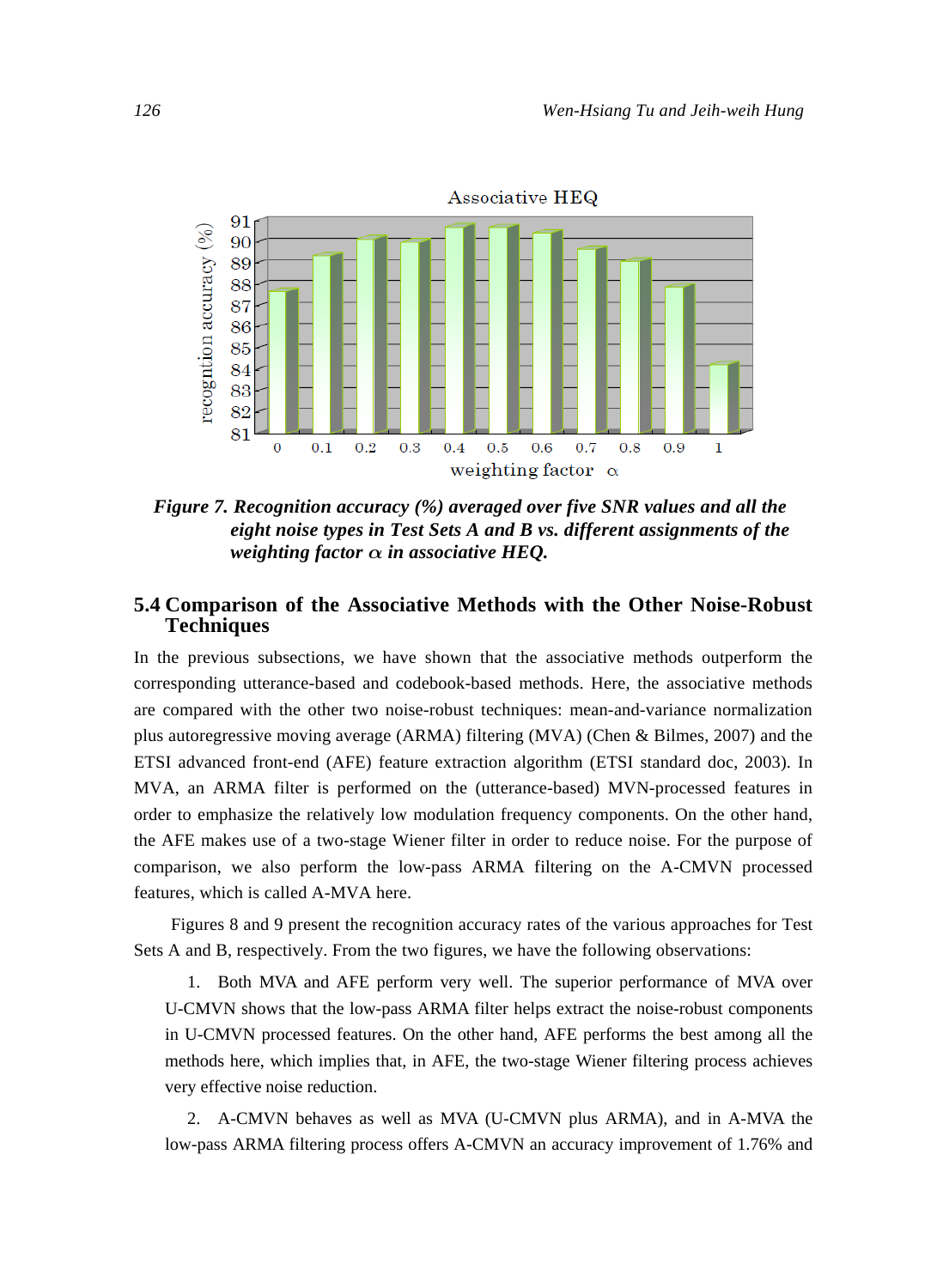1.64% for Test Sets A and B, respectively. This result shows that, similar to U-CMVN, A-CMVN is additive to the ARMA filtering to provide better performance.

3. A-HEQ performs worse than AFE by 2.13% and 0.83% for Set A and Set B, respectively, in recognition accuracy. The possible explanation is: the noise estimates are quite accurate in AFE, which benefit the two-stage Wiener filtering process a lot, while A-HEQ just employs the several leading frames in an utterance as the noise estimates. As a result, in our future work, we will attempt to incorporate the noise estimates in AFE with the proposed associative methods in order to enhance their noise-robustness capability.



*Figure 8. Recognition accuracy (%) achieved by various approaches averaged over five SNR values and all the four noise types in Test Set A, under the complex back-end structure.* 



*Figure 9. Recognition accuracy (%) achieved by various approaches averaged over five SNR values and all the four noise types in Test Set B, under the complex back-end structure.*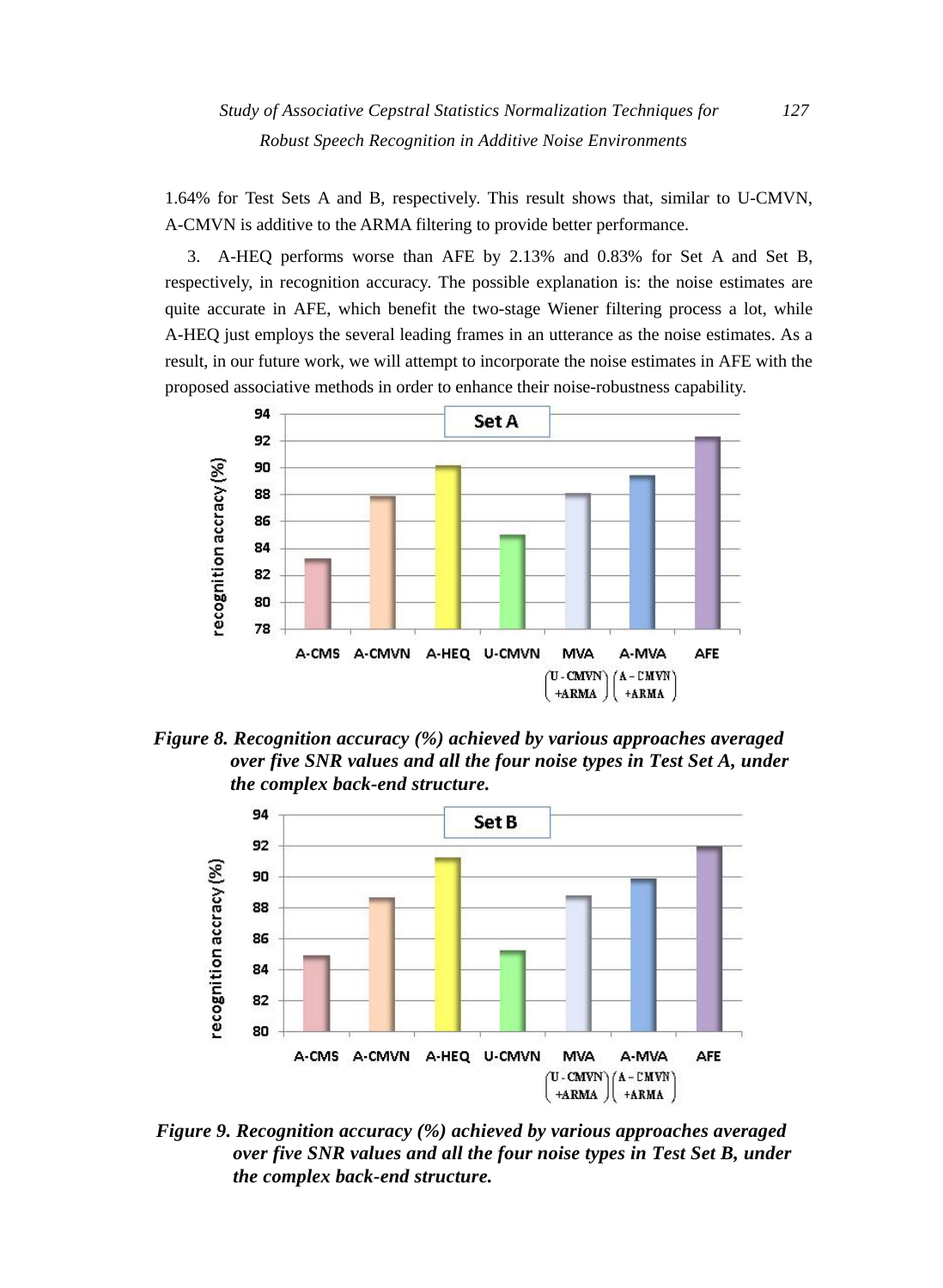# **5.5 Experimental Results of Our Proposed Methods with the Standard Back-end Defined in Aurora-2 Database**

The recognition experiments in the previous four subsections use a more complicated hidden Markov model (HMM) structure, which follows the Microsoft advanced back-end training scripts (Droppo, Deng, & Acero, 2002), and each digit HMM has 16 states and 20 mixtures per states. Here, we train each digit HMM as 16 states and 3 mixtures per states following the standard back-end training scripts (Hirsch & Pearce, 2000), and the corresponding recognition results for our proposed methods are shown in Table 6. Comparing Table 6 with Tables 3, 4, and 5, we have the following observations:

1. Under the simpler HMM structure, the recognition accuracy rates achieved by each method become worse, which implies that a small number of mixtures cannot adequately represent the short-term speech characteristics.

2. The accuracy difference between the utterance-based and codebook-based methods becomes more significant. For example, C-CMS and C-CMVN outperform U-CMS and U-CMVN by 6.62% and, 6.71%, respectively (in Tables 3 and 4, the accuracy differences are less than 2%), and U-HEQ outperforms C-HEQ by 6.36% (in Table 5, the accuracy difference is just 1.67%).

3. In almost all cases, the proposed associative methods perform better than the corresponding utterance-based and codebook-based methods. Therefore, it reveals that, regardless of the recognition model complexity, integrating the codebook and utterance information helps enhancing the feature statistics normalization methods and thus brings about better recognition performance under additive noise environments.

| vustiiv.                          |              |              |         |           |           |
|-----------------------------------|--------------|--------------|---------|-----------|-----------|
| <b>Method</b>                     | <b>Set A</b> | <b>Set B</b> | Average | <b>AR</b> | <b>RR</b> |
| <b>Baseline</b>                   | 61.97        | 55.78        | 58.88   |           |           |
| <b>U-CMS</b>                      | 64.36        | 69.43        | 66.90   | 8.02      | 19.50     |
| C-CMS ( $R = 256$ )               | 72.40        | 74.64        | 73.52   | 14.64     | 35.60     |
| A-CMS ( $R = 16, \alpha = 0.5$ )  | 73.72        | 77.51        | 75.61   | 16.73     | 40.69     |
| <b>U-CMVN</b>                     | 73.83        | 75.01        | 74.42   | 15.54     | 37.79     |
| C-CMVN ( $R = 256$ )              | 80.88        | 81.39        | 81.13   | 22.25     | 54.11     |
| A-CMVN ( $R = 16, \alpha = 0.5$ ) | 80.74        | 81.75        | 81.24   | 22.36     | 54.38     |
| U-HEQ                             | 80.33        | 81.24        | 80.79   | 21.91     | 53.28     |
| C-HEQ ( $R = 256$ )               | 75.21        | 73.64        | 74.43   | 15.55     | 37.82     |
| A-HEQ ( $R = 16, \alpha = 0.5$ )  | 82.96        | 83.85        | 83.41   | 24.53     | 59.65     |

*Table 6. Recognition accuracy (%) achieved by various approaches averaged across the SNRs between 0 and 20dB, under the standard back-end structure. AR (%) and RR (%) are the absolute and relative error rate reductions over the baseline.*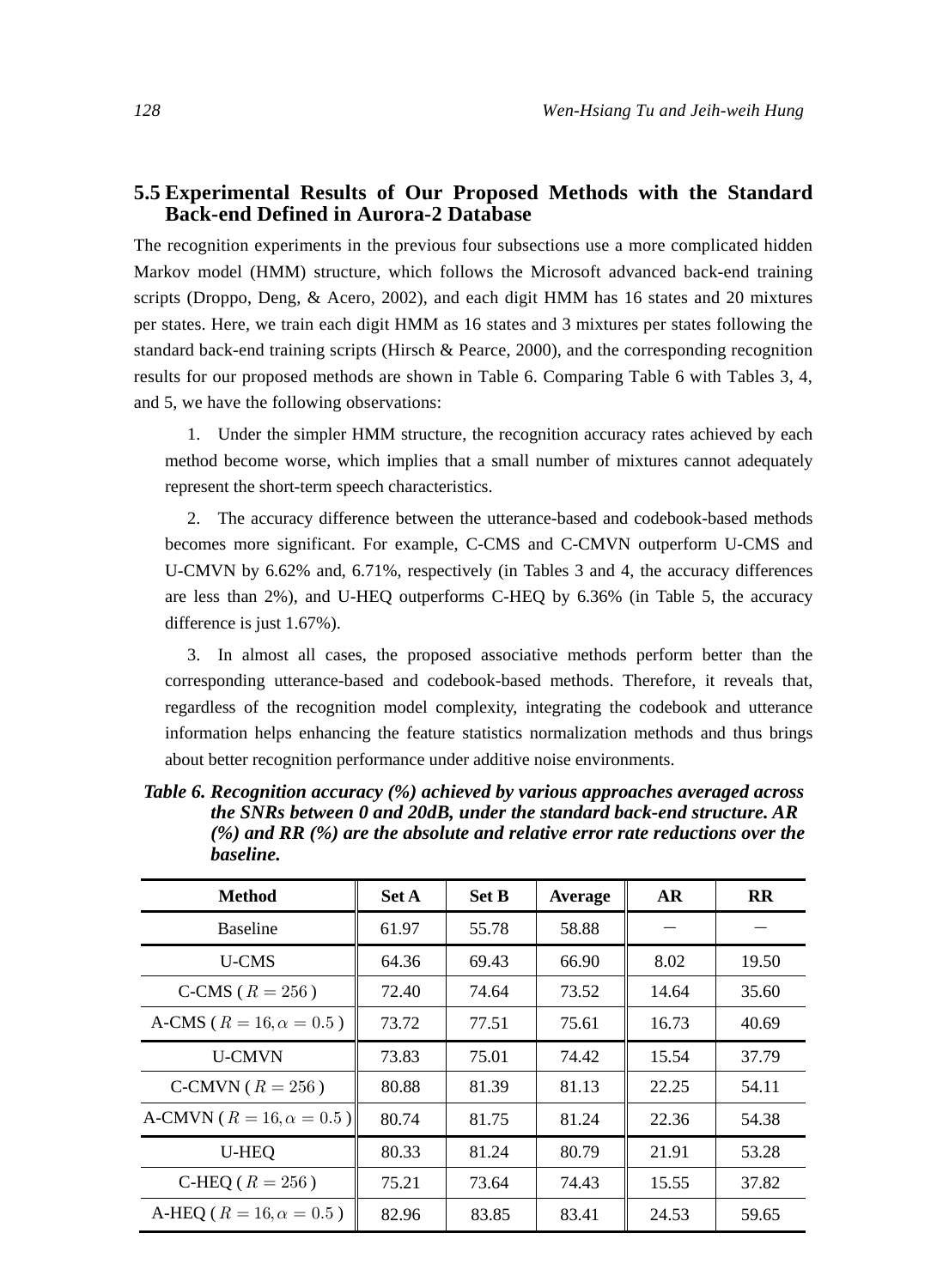# **6. Concluding Remarks and Future Works**

In this paper, we propose associative CMS, CMVN, and HEQ, in which the required statistical information is obtained by incorporating advanced pseudo stereo codebooks and the processed whole-utterance frames. These new approaches demonstrate enhanced robustness of speech features under various additive noise environments. Compared with conventional utterance-based and codebook-based CMS, CMVN, and HEQ, these new approaches provide significantly better recognition performance. In our future work, we will employ the proposed statistics evaluation scheme to other feature statistics normalization approaches, like CGN (Yoshizawa, Hayasaka, Wada, & Miyanaga, 2004), HOCMN (Hsu & Lee, 2004), and CSN (Du & Wang, 2008), to investigate if better performance can be achieved.

## **References**

- Acero, A. (1990). *Acoustical and environmental robustness in automatic speech recognition*. Ph.D. dissertation, Department of Electrical and Computer Engineering, Carnegie Mellon University, Pittsburg, PA.
- Acero, A., Deng, L., Kristjansson, T., & Zhang, J. (2000). HMM adaptation using vector Taylor series for noisy speech recognition. In *Proceeding of 2000 International Conference on Spoken Language Processing (ICSLP 2000)*, 3, 869-872.
- Atal, B.S. (1974). Effectiveness of linear prediction characteristics of the speech wave for automatic speaker identification and verification. *Journal of the Acoustic Society of America*, 55, 1304-1312.
- Beattie, V. L., & Young, S. J. (1992). Hidden Markov model state-based cepstral noise compensation. In *Proceeding of International Conference on Spoken Language Processing (ICSLP 1992)*, 519-522.
- Berstein, A. D., & Shallom, I. D. (1991). An hypothesized Wiener filtering approach to noisy speech recognition. In *Proceeding of 1991 International Conference on Acoustics, Speech and Signal Processing (ICASSP 1991)*, 2, 913-916.
- Boll, S.F. (1979). Suppression of acoustic noise in speech using spectral subtraction. *IEEE Trans. on Acoustics, Speech and Signal Processing*, 27(2), 113-120.
- Chen, C.-P., & Bilmes, J. A. (2007). MVA Processing of Speech Features. *IEEE Trans on Audio, Speech, and Language Processing*, 15(1), 257-270.
- Deng, L., Acero, A., Jiang, L., Droppo, J., & Huang, X. (2001). High-performance robust speech recognition using stereo training data. In *Proceeding of 2001 International Conference on Acoustics, Speech and Signal Processing (ICASSP 2001)*, 1, 301-304.
- Droppo, J., Deng, L., & Acero, A. (2001). Evaluation of the SPLICE Algorithm on the Aurora2 Database. In *Proceeding of 2001 Eurospeech Conference on Speech Communications and Technology (Eurospeech 2001)*, 217-220.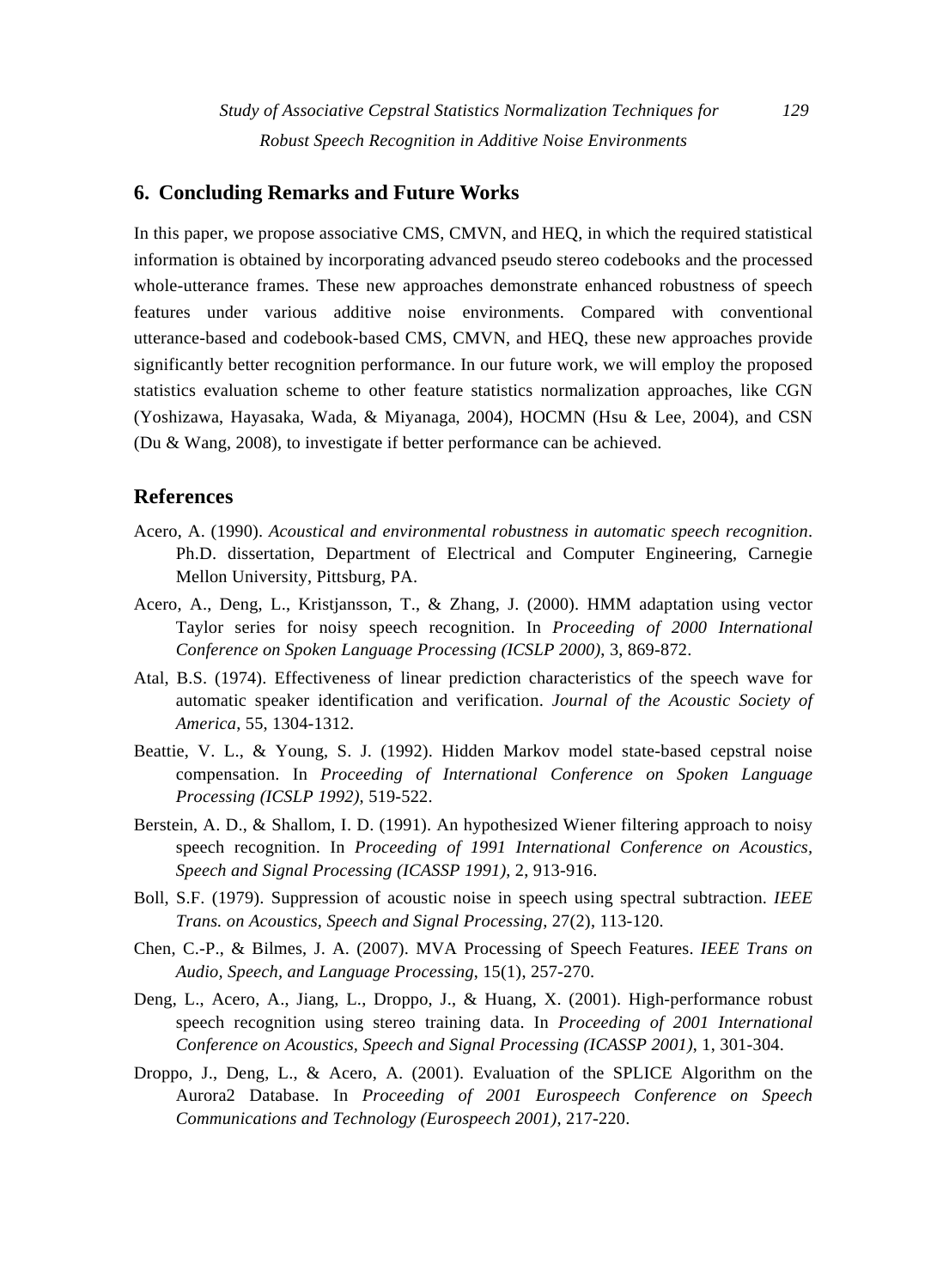- Droppo, J., Deng, L., & Acero, A. (2002). Evaluation of SPLICE on the AURORA 2 and 3 tasks. In *Proceeding of 2002 International Conference on Spoken Language Processing (Interspeech 2002*-*ICSLP)*, 29-32.
- Du, J. & Wang, R.-H . (2008). Cepstral shape normalization (CSN) for robust speech recognition. In *Proceeding of 2008 International Conference on Acoustics, Speech and Signal Processing (ICASSP 2008)*, 4389-4392.
- ETSI standard doc. (2003). Speech Processing, transmission and quality aspects (STQ); Distributed speech recognition; Advanced feature extraction algorithm. ETSI ES 202 050 v1.1.3 (2003-11).
- Gales, M. J. F. & Young, S. J. (1993). Cepstral parameter compensation for HMM recognition in noise. *Speech Communication*, 12, 231-239.
- Gales, M. J. F. & Young, S. J. (1995a). Robust speech recognition in additive and convolutional noise using parallel model combination. *Computer Speech and Language*, 9, 289-307.
- Gales, M. J. F. & Young, S. J. (1995b). A fast and flexible implementation of parallel model combination. In *Proceeding of 1995 International Conference on Acoustics, Speech and Signal Processing (ICASSP 1995)*, 133-136.
- Hermansky, H. (1990). Perceptual linear predictive (PLP) analysis of speech. *Journal of the Acoustical Society of America*, 87(4), 1738-1752.
- Hilger, F. & Ney, H. (2006). Quantile based histogram equalization for noise robust large vocabulary speech recognition. *IEEE Trans. on Audio, Speech and Language Processing*, 14(3), 845-854.
- Hirsch, H. G. & Pearce, D. (2000). The AURORA experimental framework for the performance evaluations of speech recognition systems under noisy conditions. In *Proceeding of ISCA ITRW ASR2000 "Automatic Speech Recognition: Challenges for the Next Millennium*", Paris, France, 181-188.
- Holmes, J. N. & Sedgwick, N. C. (1986). Noise compensation for speech recognition using probabilistic models. In *Proceeding of 1986 International Conference on Acoustics, Speech and Signal Processing (ICASSP 1986)*, 11, 741-744.
- Hsu, C.-W. & Lee, L.-S. (2004). Higher order cepstral moment normalization (HOCMN) for robust speech recognition. In *Proceeding of 2004 International Conference on Acoustics, Speech and Signal Processing*, 197-200.
- Hung, J.-W. (2006). Cepstral statistics compensation using online pseudo stereo codebooks for robust speech recognition in additive noise environments. In *Proceeding of 2006 International Conference on Acoustics, Speech and Signal Processing (ICASSP 2006)*.
- Hung, J.-W. (2008). Cepstral statistics compensation and normalization using online pseudo stereo codebooks for robust speech recognition in additive noise environments. *IEICE Trans. on Information and Systems*, E91-D(2), 296-311.
- ITU recommendation G.712. (1996). Transmission performance characteristics of pulse code modulation channels. Nov. 1996.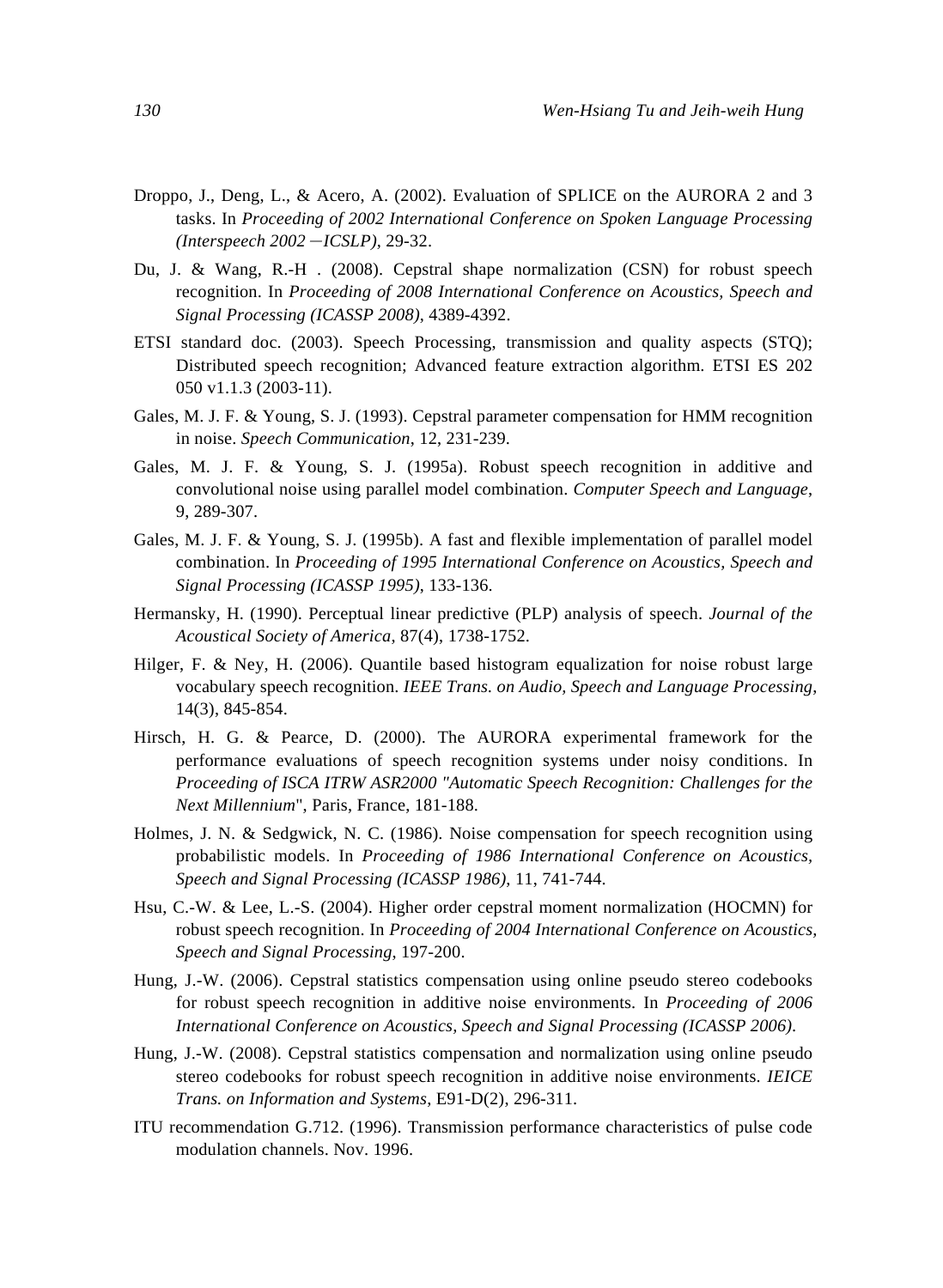- Klatt, D. H. (1979). A digital filterbank for spectral matching. In *Proceeding of 1979 International Conference on Acoustics, Speech and Signal Processing (ICASSP 1979)*, 573-576.
- Lee, C.-H. (1998). On stochastic feature and model compensation approaches to robust speech recognition. *Speech Communication*, 25, 29-47.
- Leggester, C. J. & Woodland, P. C. (1995). Maximum likelihood linear regression for speaker adaptation of continuous density HMMs. *Computer Speech and Language*, 9, 171-186.
- Makhoul, J. (1975). Spectral linear prediction: properties and applications. *IEEE Trans. on Acoustics, Speech and Signal Processing*, 23(3), 283-296.
- Moreno, P. J., Raj, B., & Stern, R. M. (1996). A vector Taylor series approach for environment-independent speech recognition. In *Proceeding of 1996 International Conference on Acoustics, Speech and Signal Processing (ICASSP 1996)*, 733-736.
- Moreno, P. J., Raj, B., & Stern, R. M. (1998). Data-driven environmental compensation for speech recognition: A unified approach. *Speech Communication*, 24(4), 267-285.
- Nadas, A., Nahamoo, D., & Picheny, M. (1988). Speech recognition using noise-adaptive prototypes. In *Proceeding of 1988 International Conference on Acoustics, Speech and Signal Processing (ICASSP 1988)*, 517-520.
- Sankar, A. & Lee, C.-H. (1996). A maximum-likelihood approach to stochastic matching for robust speech recognition. *IEEE Trans. on Acoustics, Speech and Signal Processing*, 4(3), 190-202.
- Segura, J. C., Benitez, M. C., de la Torre, A., Dupont, S., & Rubio, A. J. (2002). VTS residual noise compensation. In *Proceeding of 2002 International Conference on Acoustics, Speech and Signal Processing (ICASSP 2002)*, 1, I-409-I-412.
- Tai, C-F. & Hung, J-W. (2006). Silence energy normalization for robust speech recognition in additive noise environments. In *Proceeding of 2006 International Conference on Spoken Language Processing (Interspeech 2006*-*ICSLP)*, 2558-2561.
- Tibrewala, S. & Hermansky, H. (1997). Multiband and adaptation approaches to robust speech recognition. In *proceeding of 1997 Eurospeech Conference on Speech Communications and Technology (Eurospeech 1997)*, 2619-2622.
- Varga, A. P. & Moore, R. K. (1990). Hidden Markov model decomposition of speech and noise. In *Proceeding of 1990 International Conference on Acoustics, Speech and Signal Processing (ICASSP 1990)*, 845-848.
- Yoshizawa, S., Hayasaka, N., Wada, N., & Miyanaga, Y. (2004). Cepstral gain normalization for noise robust speech recognition. In *Proceeding of 2004 International Conference on Acoustics, Speech and Signal Processing (ICASSP 2004)*, I-209-212.